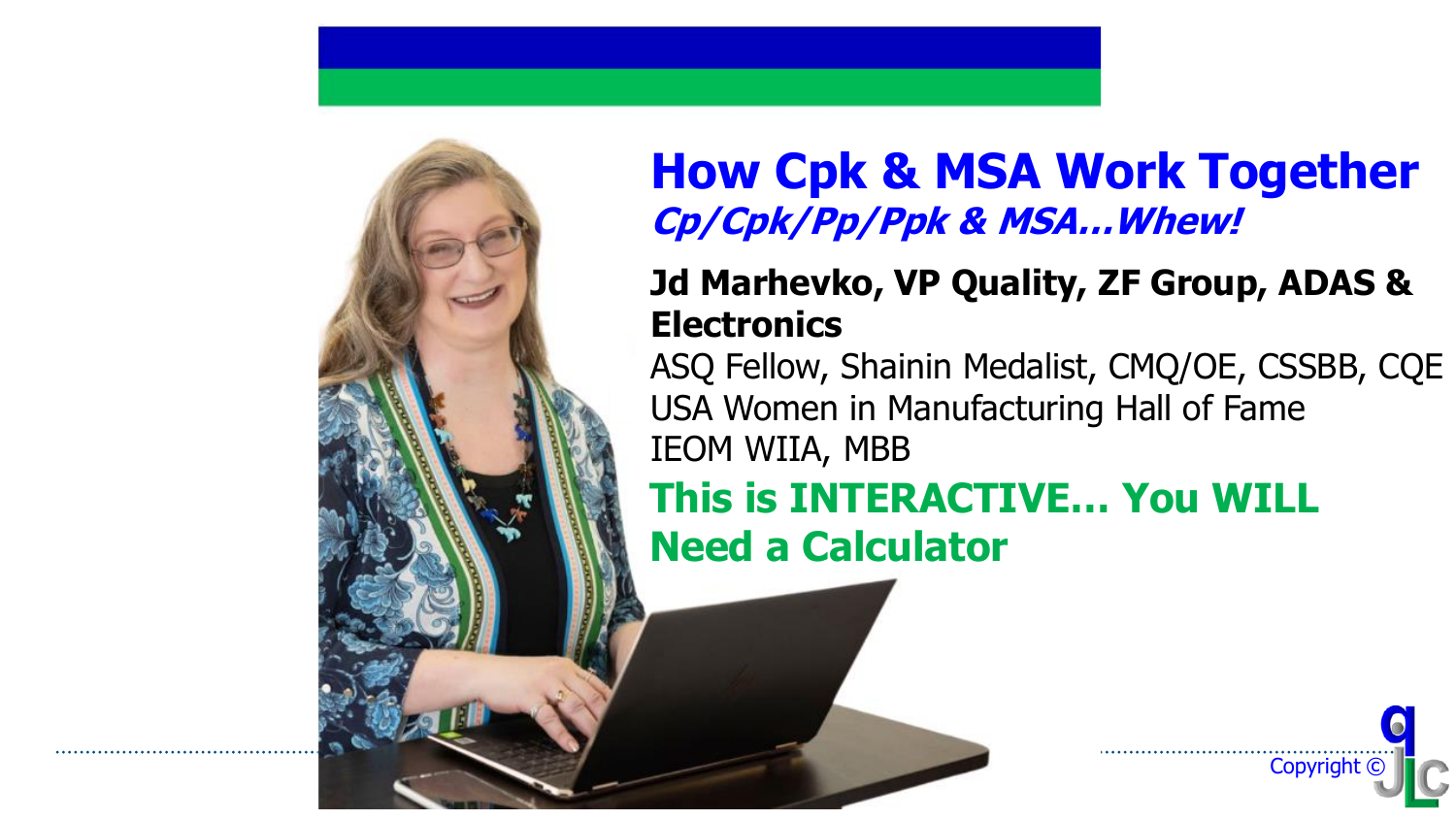### **Why are WE here?**

- We will do a rapid, high-level overview of how cp/cpk/pp/ppk generally works
- Please have a calculator/paper handy, I will be asking you to do some work!
- From there, we will do a quick review of the variables portion of Measurement System Analysis (MSA) from the Gage Repeatability & Reproducibility (GRR) perspective
- We won't discuss on *how* to get the %GRR calculation (Range, ANOVA, etc)
- We will connect the two from the %Tolerance aspect and how an effective process capability is needed in tandem with an effective gage study

© ZF Friedrichshafen AG

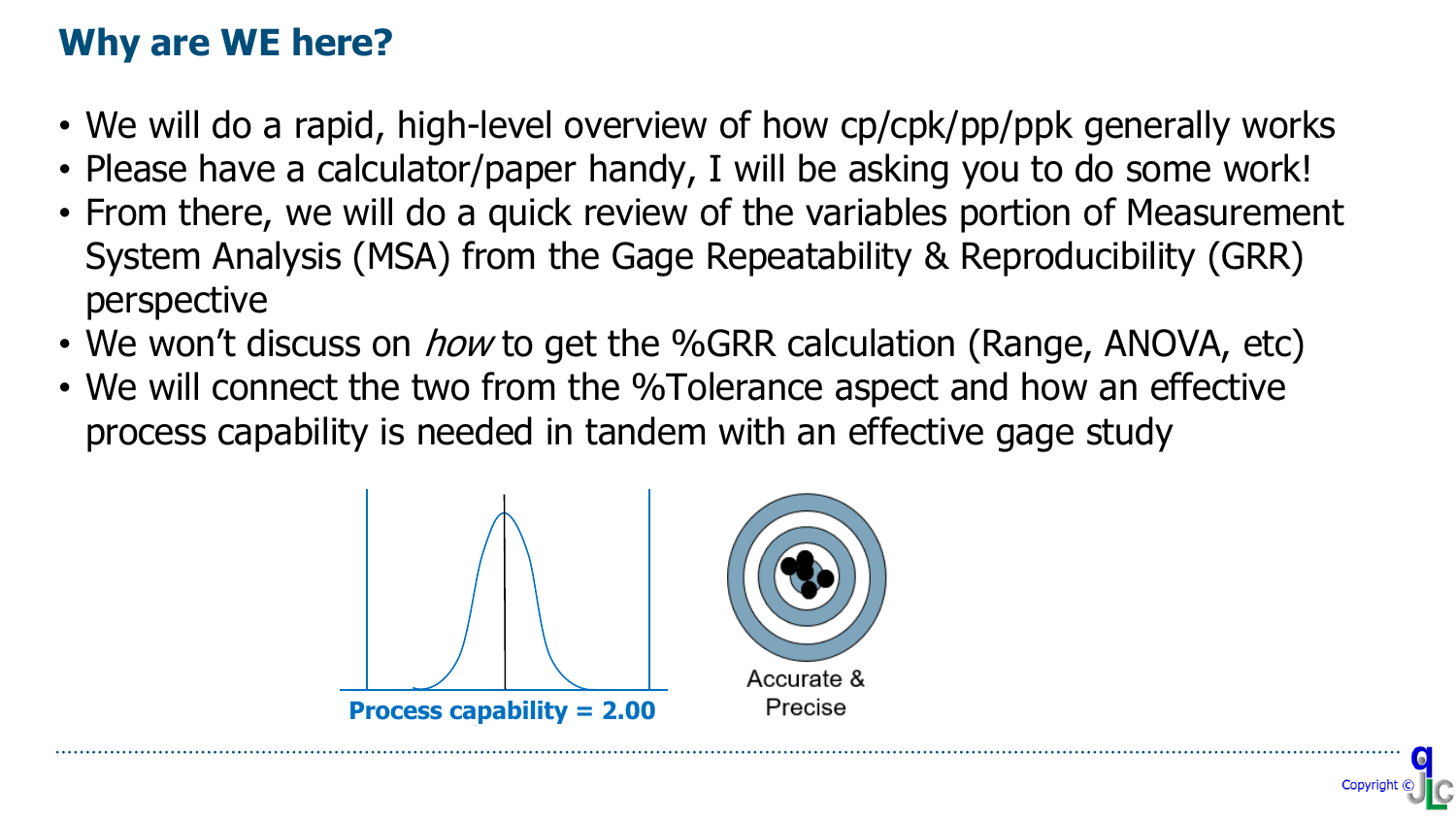#### **Cp/Pp. Process Capability (Ratio)**

- A customer's quick "index" of identifying if a process is yielding all good parts or not
- It is a **RATIO** of the width of the process to the width of the Specification
- You first need the width of the specification

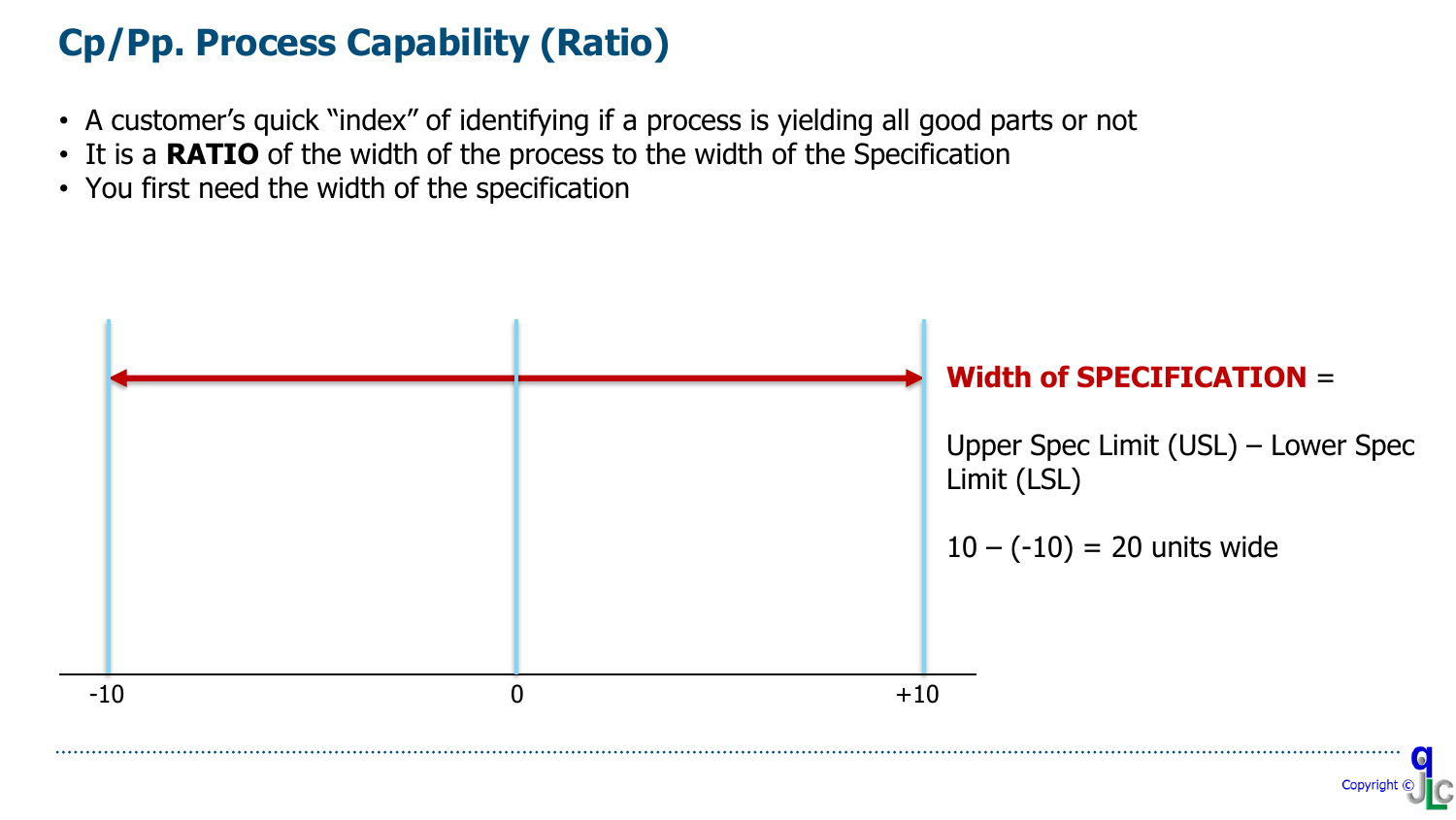### **Cp/Pp. Process Capability (Ratio)**

- We now need the width of the process: This is the standard deviation ( $\sigma$ ) multiplied by 6. " $6\sigma$ "
	- BUT, there has to be enough samples (usually you need at least 25)
	- AND, the histogram has to look like a "normal" distribution (aka: Gauss, bell, normal)
	- The BELL (process tails) are calculated/drawn by adding  $3\sigma$  and subtracting  $3\sigma$  to the average
- If there are NOT enough samples AND/OR the histogram does not look "normal", the calculation may not be accurate (because the sigma will not calculate properly…there are ways to adjust this)

#### **Yeah but!!!**

- The tails of the bell WILL sometimes exceed the actual findings
- $\cdot$  + / 3 $\sigma$  will account for 99.7% of the full process
- **This means that ~3 per 1000 will be OUTSIDE of the tails**



**There is a global agreement; the world uses 6 sigmas to reflect the full process width Upper tail of a PROCESS** = Average +  $3\sigma$  = 5 + (1.67 x 3) = 10 **Lower tail of a PROCESS** = Average -  $3\sigma = 5$  -  $(1.67 \times 3) = 0$ Full Process =  $1.67 \times 6 = 10$ 

© ZF Friedrichshafen AG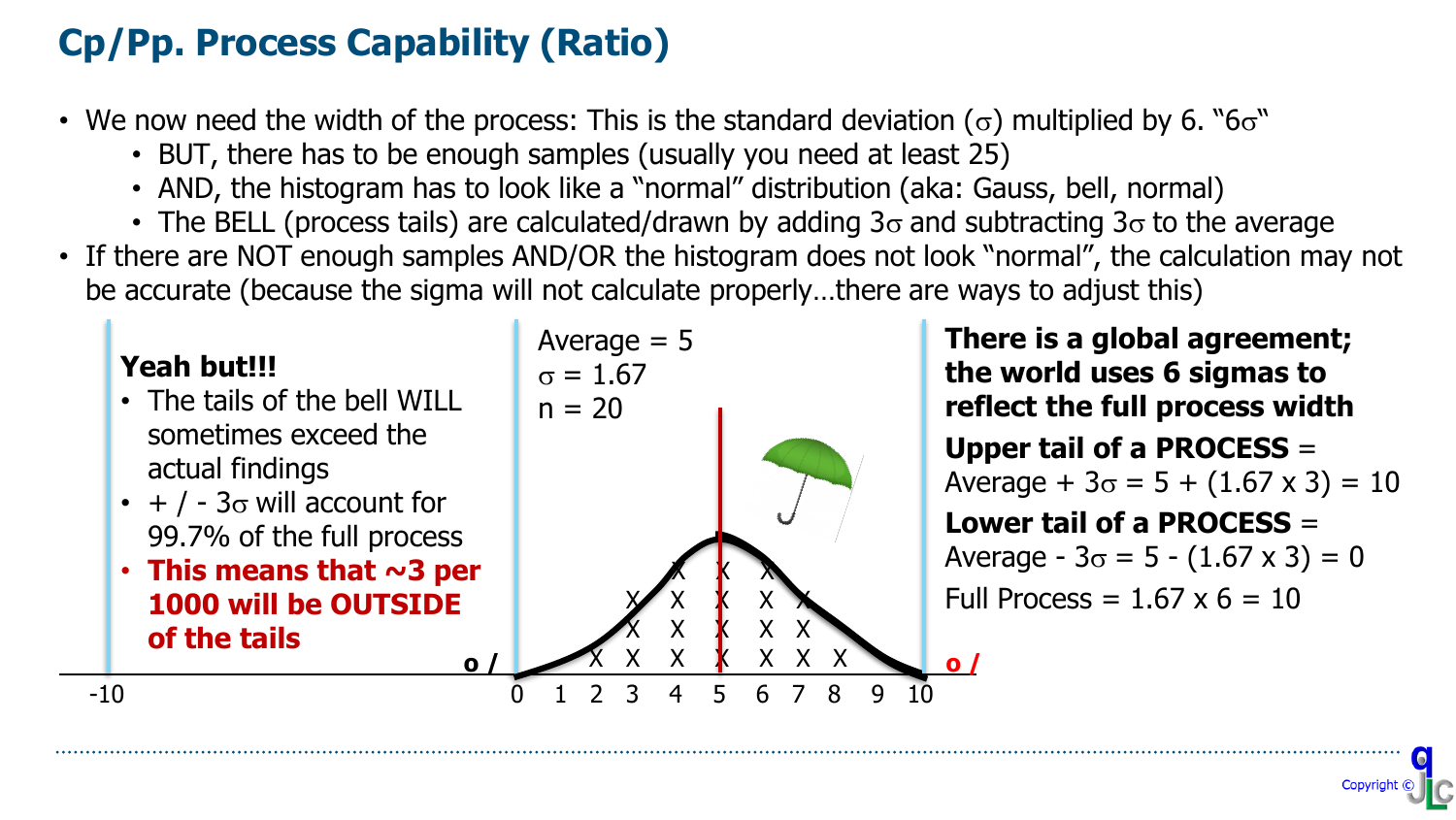### **Cp/Pp. Process Capability (Ratio)**

- IF the process is shaped like a BELL, and IF there are enough points to see normality, then the 2 distances can be compared:
- Process Capability = (USL LSL) / (6 x sigma) =  $(10 (-10))$  / (6 x  $\sigma$ ) = 20 / 10 = 2
- The "BELL" or the "PROCESS" fits into the breadth of the specification 2 times

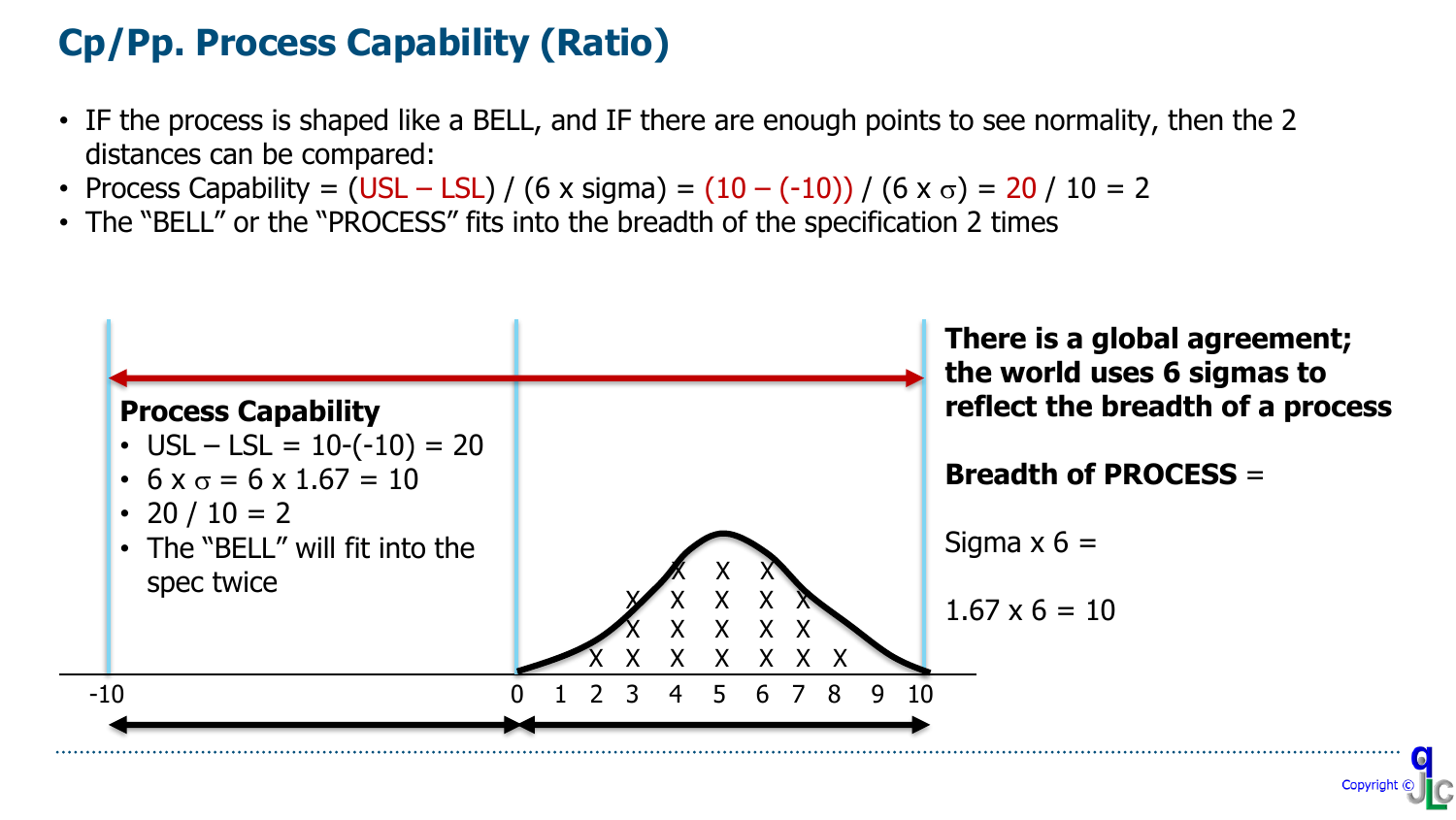#### **Cpk/Ppk. Process Capability (Ratio). Is the process centered?**

- It is a **RATIO** of the width of DISTANCE from the AVERAGE to the nearest Specification
- To HALF of the full process (3 sigmas)
- There is an UPPER Cpk<sub>u</sub>/Ppk<sub>u</sub> for the upper spec and a LOWER Cpk<sub>L</sub>/Ppk<sub>L</sub> for the lower spec

#### **If the average is NOT at the center of the specification, then these values will be different** Remember to properly enter negative numbers

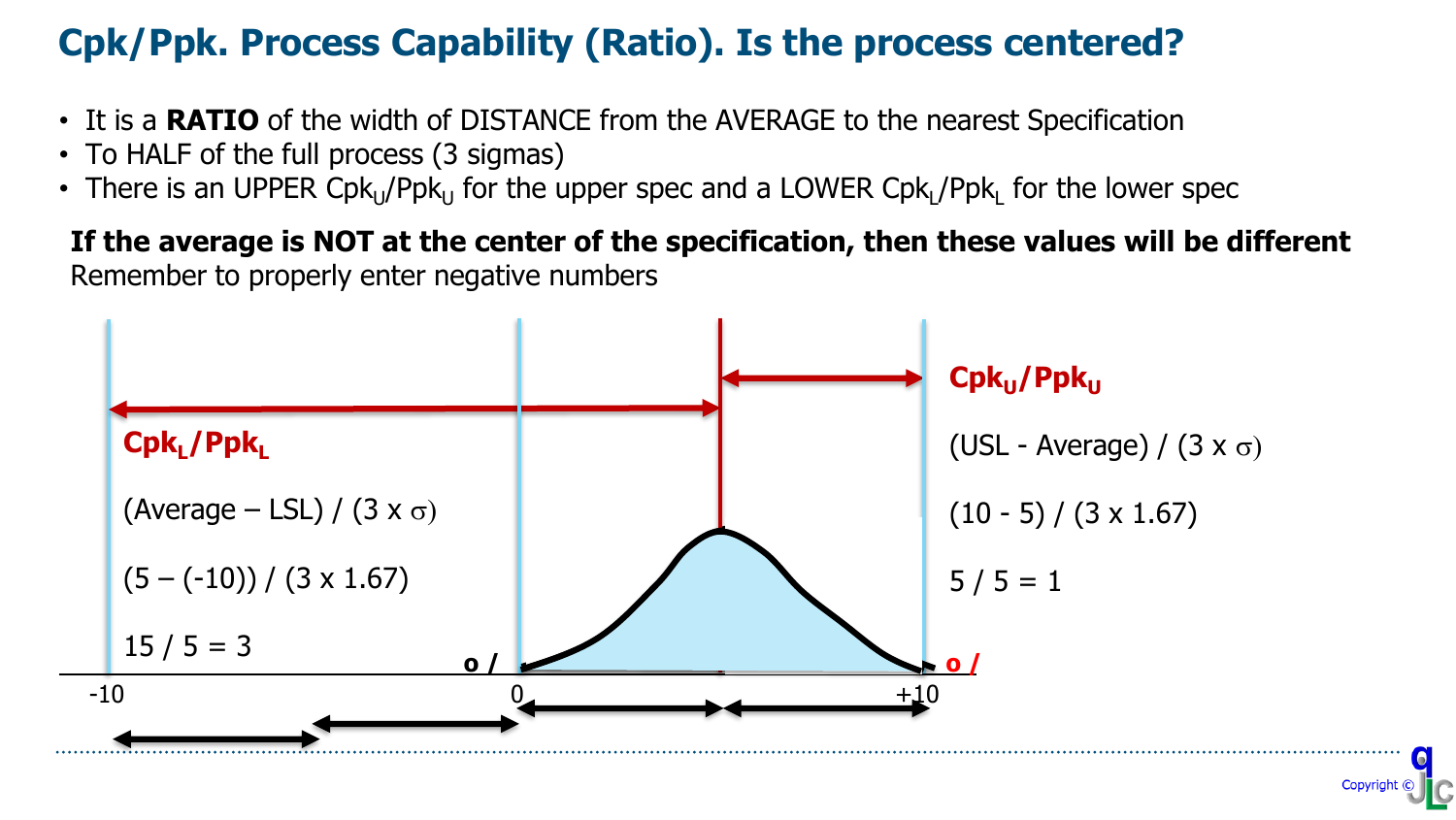#### **The NORMAL (Gauss/Bell) Distribution**

Percentage of process results that fall within "sigmas" of a normal distribution

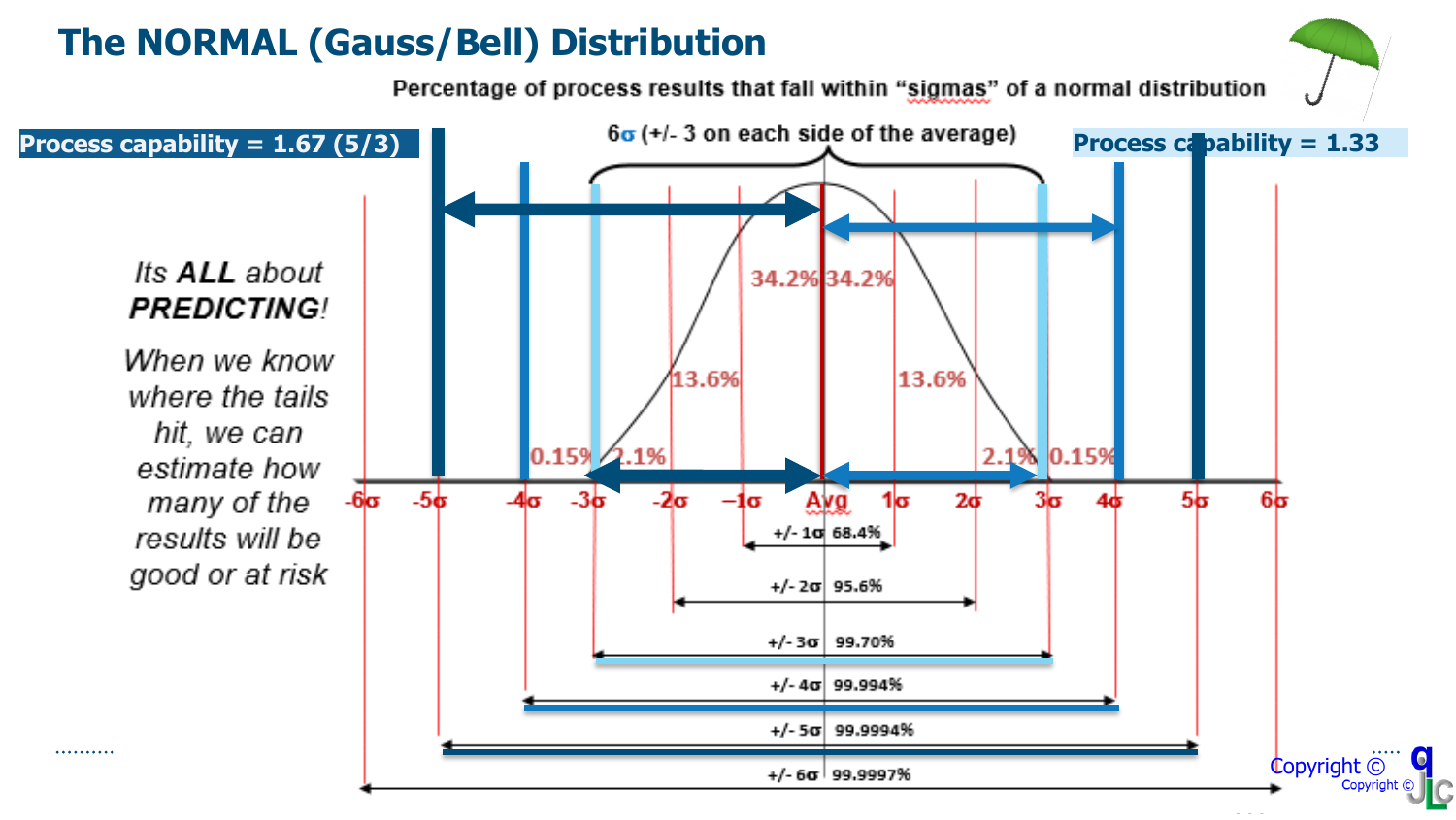#### **Six (6) Sigmas of "ROOM" (space)**

**Upper Spec Limit** 



**Lower Spec Limit**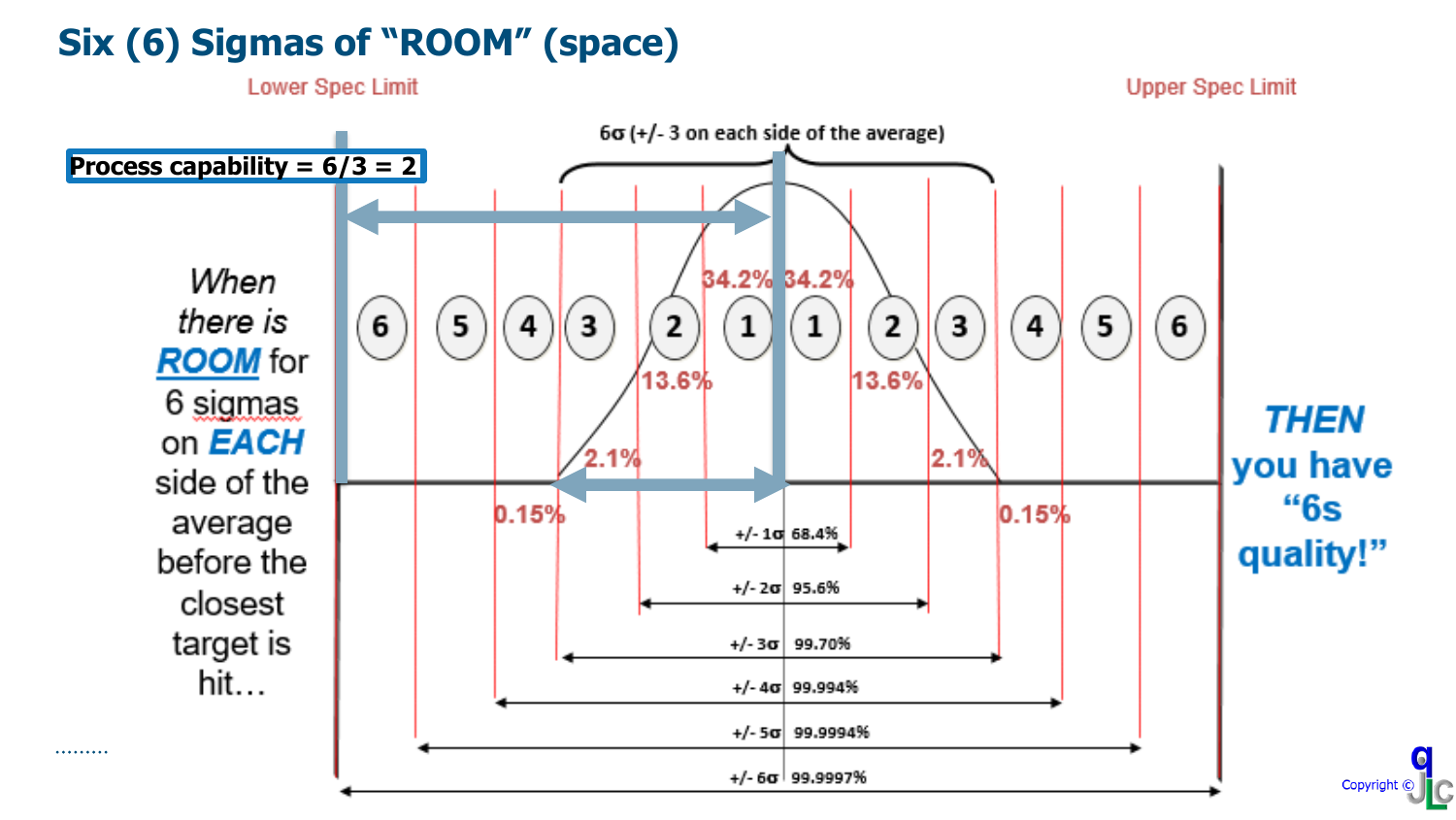#### **Which is which Cpk or Ppk? The World DISAGREES on TERMINOLOGY But AGREES on CONCEPT**

- See the differences of terminology between the EU and the AMS/AP
- Some suppliers are savvy enough to take advantage of this terminology difference at contract review

| <b>Definition</b>                                       | <b>USA</b><br>(AIAG)<br><b>AP Toyota</b> | EU (VDA)                  | <b>Notes</b>                                                                                                             |
|---------------------------------------------------------|------------------------------------------|---------------------------|--------------------------------------------------------------------------------------------------------------------------|
| <b>Initial Process</b><br><b>Capability</b>             | Cp/Cpk<br>$(1.67 - 2.00)$                | Pp/Ppk<br>$(1.67 - 2.00)$ | First $\sim$ 500 unitsSOP.<br>Limited shifts, Few set-ups,<br>similar material lots, similar<br>environmental conditions |
| <b>Long Term</b><br><b>Process</b><br><b>Capability</b> | Pp/Ppk<br>$(1.33 - 1.67)$                | Cp/Cpk<br>$(1.33 - 1.67)$ | >90 shifts, several quarters,<br>multiple set-ups, tooling<br>changes, operator changes                                  |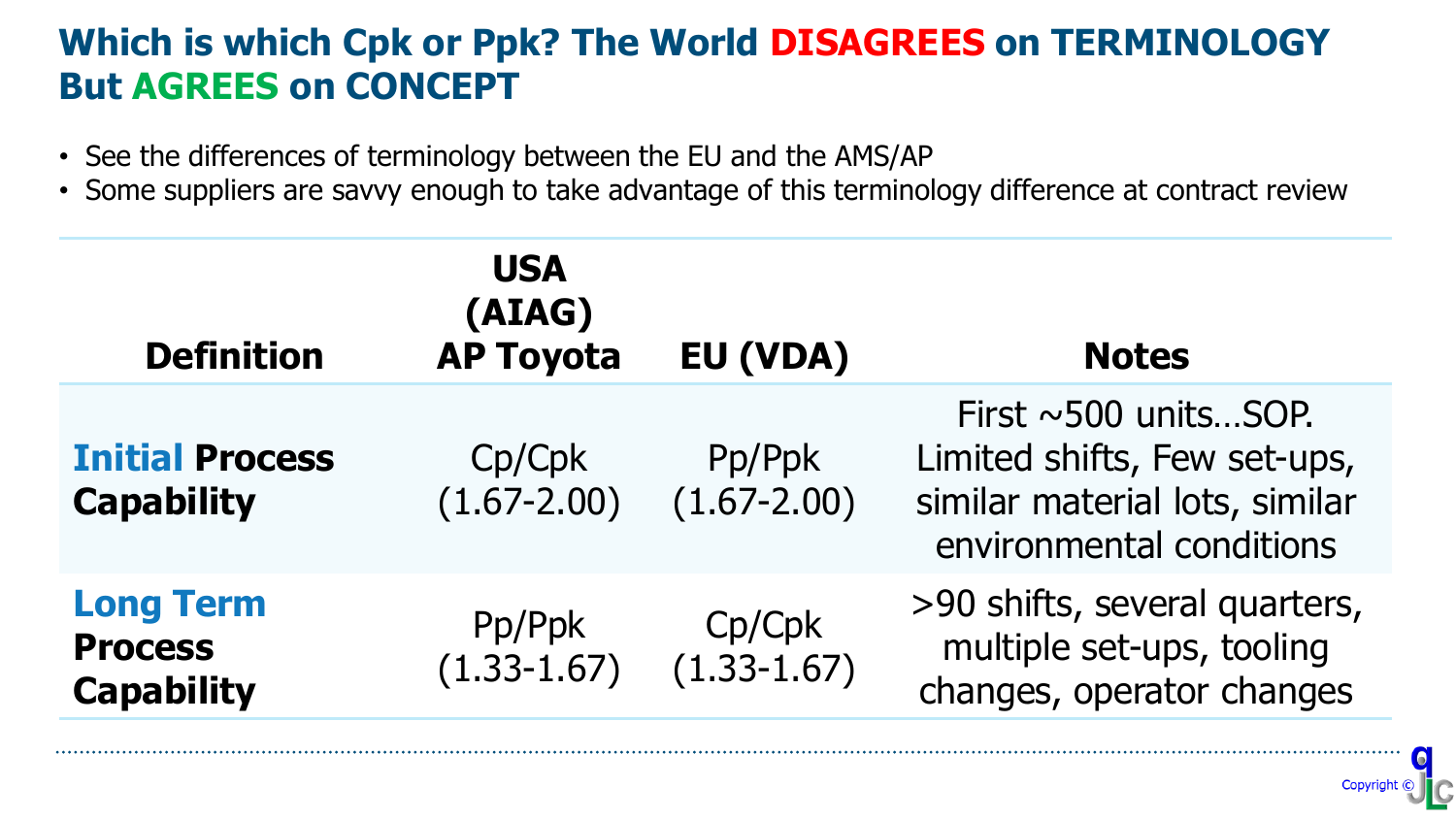### **Initial Process Capability vs Long Term Process Capability**

# **Shift Happens**

**Short term capability of 1.67-2.00 is desired for initial capability**

**1.33-1.67 is desired for Long term capability.** This is the capability after the process experiences "life" via multiple material lot changes, set up and operator variation, seasonality, etc. Long term capability is usually calculated with "90 days" (or with a significant quantity) of process data. It is the type of product results that the long term process will represent

It is *hypothesized* that a process might "shift" by  $+/- 1.5\sigma$  in response to those changes. As such, if a process started with an initial capability of 2.00, then it is estimated that the long term capability would de-evolve to  $\sim$ 1.33 to accommodate the affects of further variation. Whatever the estimate, there is no way that the initial process capability will be sustained after launch and an increase in variance will be observed



**Cpk = 2.0 Process capability = 2.00**



© ZF Friedrichshafen AG

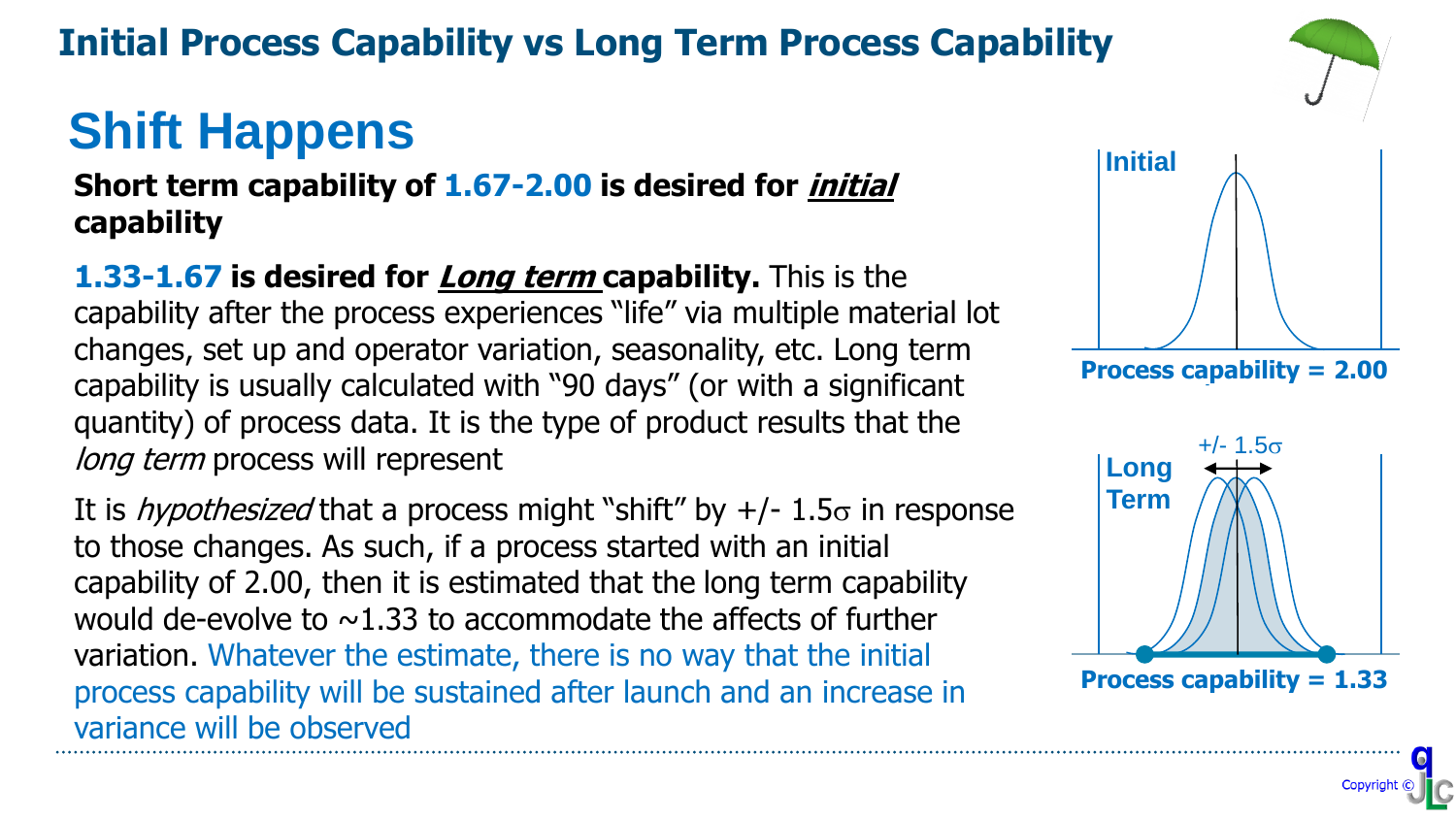### **ONE SIDED Cpk/Ppk PPM tables. Divide by 10,000 for %**

.........



| To calculate a percentage, divide by 10,000<br><b>Cpk Fallout Table (ppm)</b> |                                                                                                          |                                                                                                             |                                |         |                                                              |         |         |         |         |         |
|-------------------------------------------------------------------------------|----------------------------------------------------------------------------------------------------------|-------------------------------------------------------------------------------------------------------------|--------------------------------|---------|--------------------------------------------------------------|---------|---------|---------|---------|---------|
| $Cpk = a(bc)$                                                                 | 0.00                                                                                                     | 0.01                                                                                                        | 0.02                           | 0.03    | 0.04                                                         | 0.05    | 0.06    | 0.07    | 0.08    | 0.09    |
| 0.0                                                                           | 500,000                                                                                                  | 488,034                                                                                                     | 476,078                        | 464,144 | 452,242                                                      | 440,382 | 428,576 | 416,834 | 405,165 | 393,580 |
| 0.1                                                                           | 382,089                                                                                                  | 370,700                                                                                                     | 359,424                        | 348,268 | 337,243                                                      | 326,355 | 315,614 | 305,026 | 294,599 | 284,339 |
| 0.2                                                                           | 274,253                                                                                                  | 264,347                                                                                                     | 254,627                        | 245,097 | 235,762                                                      | 226,627 | 217,695 | 208,970 | 200,454 | 192,150 |
| 0.3                                                                           | 184,060                                                                                                  | 176,186                                                                                                     | 168,528                        | 161,087 | 153,864                                                      | 146,859 | 140,071 | 133,500 | 127,143 | 121,000 |
| 0.4                                                                           | 115,070                                                                                                  |                                                                                                             |                                |         | If I have a process capability of $1.00(U)$ and $3.00(L)$    |         |         |         |         |         |
| 0.5                                                                           | 66,807                                                                                                   | $\bullet$                                                                                                   |                                |         | We look down the y-axis of the table to 1.0. There is no 3.0 |         |         |         |         |         |
| 0.6                                                                           | 35,930                                                                                                   |                                                                                                             |                                |         |                                                              |         |         |         |         |         |
| 0.7                                                                           | 17,864                                                                                                   | For 1.00, we look across the x-axis of the table to $0.00$<br>We see 1,350 PPM (for one side of the moress) |                                |         |                                                              |         |         |         |         |         |
| 0.8                                                                           | 8,1                                                                                                      |                                                                                                             |                                |         |                                                              |         |         |         |         |         |
| 0.9                                                                           | • If I have a process capability of 0.67<br>$\overline{3,4}$                                             |                                                                                                             |                                |         |                                                              |         |         |         |         |         |
| 1.0                                                                           | We look down the y-axis of the table to 0.6<br>1,3                                                       |                                                                                                             |                                |         |                                                              |         |         |         |         |         |
| 1.1                                                                           | We look across the x-axis of the table to 0.07                                                           |                                                                                                             |                                |         |                                                              |         |         |         |         |         |
| 1.2                                                                           |                                                                                                          | We see 22,216 PPM (for one side of the process)                                                             |                                |         |                                                              |         |         |         |         |         |
| 1.3                                                                           | %Non-Conforming = $22,216 / 10,000 = 2.22%$                                                              |                                                                                                             |                                |         |                                                              |         |         |         |         |         |
| 1.4                                                                           |                                                                                                          | If the bell were centered, then there would be 2.22%                                                        |                                |         |                                                              |         |         |         |         |         |
| 1.5<br>1.6                                                                    | 3.3<br>0.7                                                                                               |                                                                                                             | on each side or 4.44% in total |         |                                                              |         |         |         |         |         |
| 1.7                                                                           | 0.170                                                                                                    |                                                                                                             |                                |         | We look across the x-axis of the table to 0.00               |         |         |         |         |         |
| 1.8                                                                           | 0.033                                                                                                    | $\bullet$                                                                                                   |                                |         | We see 0.001 PPM (for one side of the process)               |         |         |         |         |         |
| 1.9                                                                           | 0.006                                                                                                    |                                                                                                             |                                |         | To get a %Non-Conforming, divide the $0.001$ by $10,000 =$   |         |         |         |         |         |
| 2.0                                                                           | 0.001                                                                                                    |                                                                                                             | 0.0000001%                     |         |                                                              |         |         |         |         |         |
|                                                                               | If the bell were centered, then there would be 0.0000002<br>in totalThis is considered $6\sigma$ quality |                                                                                                             |                                |         |                                                              |         |         |         |         |         |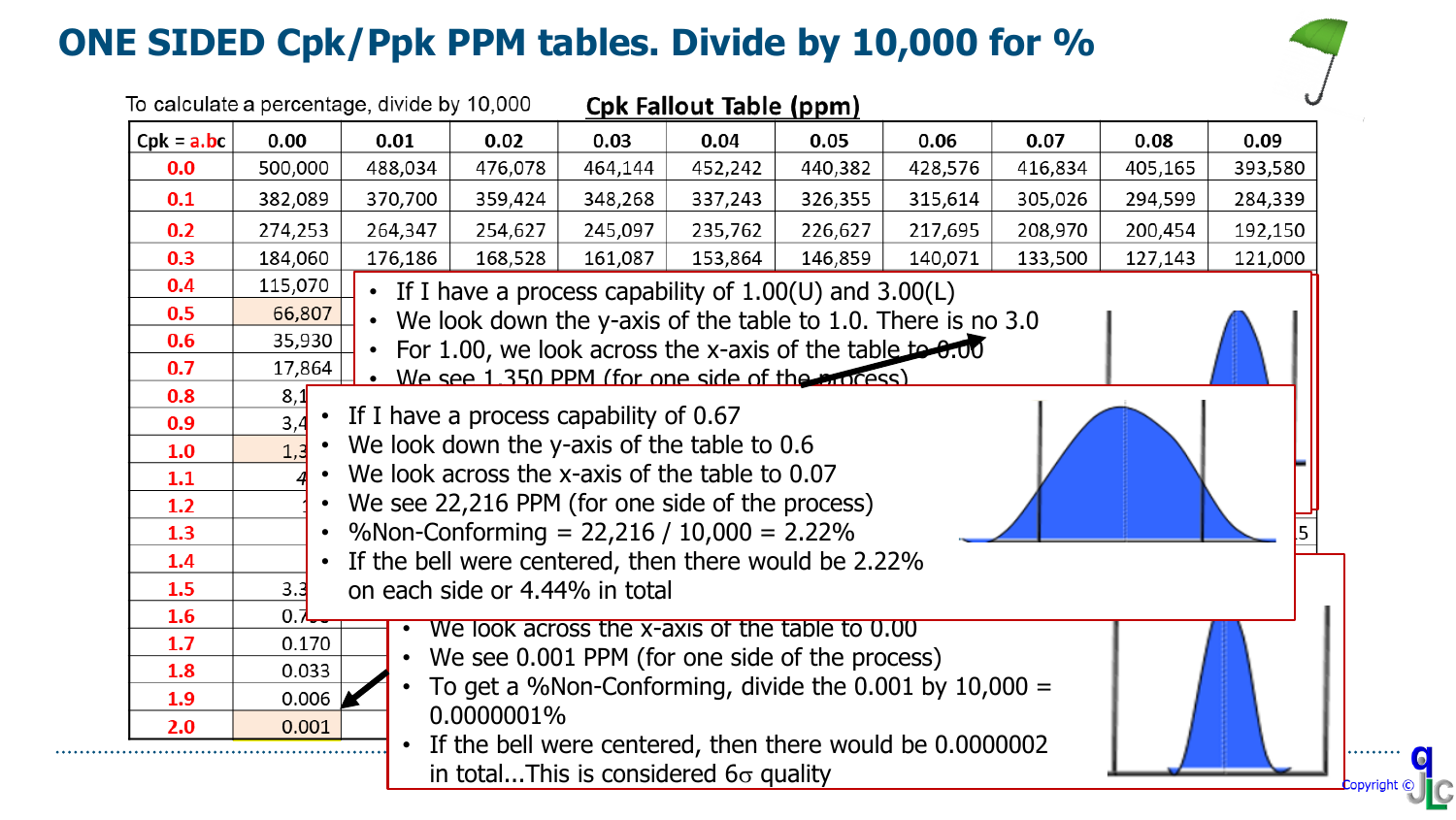#### **How to Calculate Sigma.**

**3 Samples (x): 2, 1, 3 n** = 3

$$
\sigma = \sqrt{\sum (\mathbf{X} - \mathbf{x})^2 \cdot 2 / (n-1)}
$$

 $\sigma =$ 

$$
Average (X) = 2
$$



$$
\begin{array}{c}\n\bullet \\
\hline\n\text{Copyright} & \text{C}\n\end{array}
$$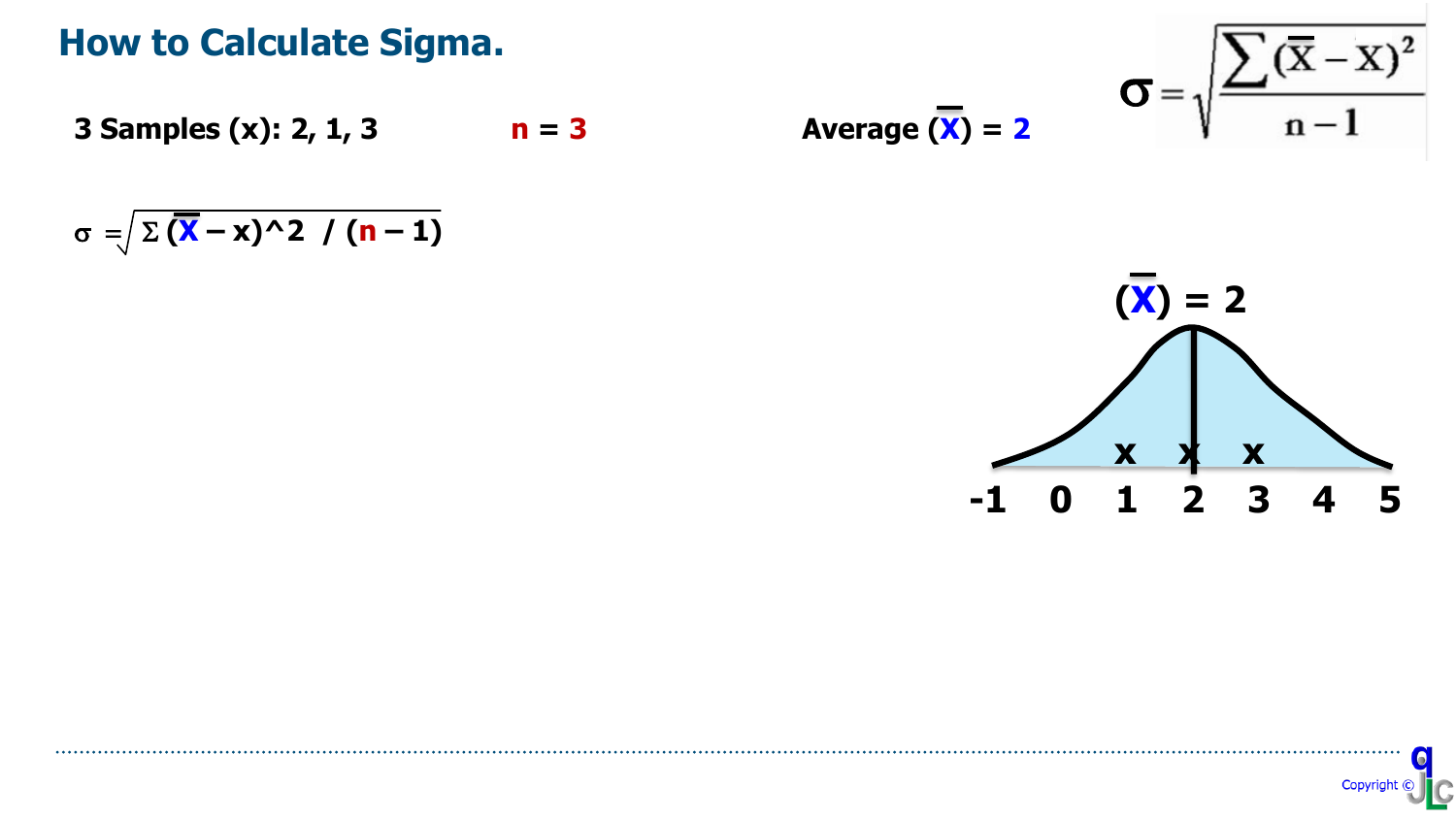#### **Process capability Worksheet.**

**Process Capability (Full)**  $(USL - LSL) / (6 x \sigma)$ 

**Process Capability (Upper) (USL – Average) / ( 3 x** s**)**

**Process Capability (Lower) (Average - LSL) / ( 3 x** s**)**

| # | Avg | σ    | Сp | $C$ p $k_{11}$ | Cpk <sub>1</sub> | %Non-Conf       |
|---|-----|------|----|----------------|------------------|-----------------|
|   | 5.0 | 2.50 |    |                |                  | Last name A - F |
|   | 5.0 | 1.67 |    |                |                  | Last name G - L |
|   | 7.5 | 0.83 |    |                |                  | Last name M - R |
|   | 5.0 | 0.83 |    |                |                  | Last name S - Z |

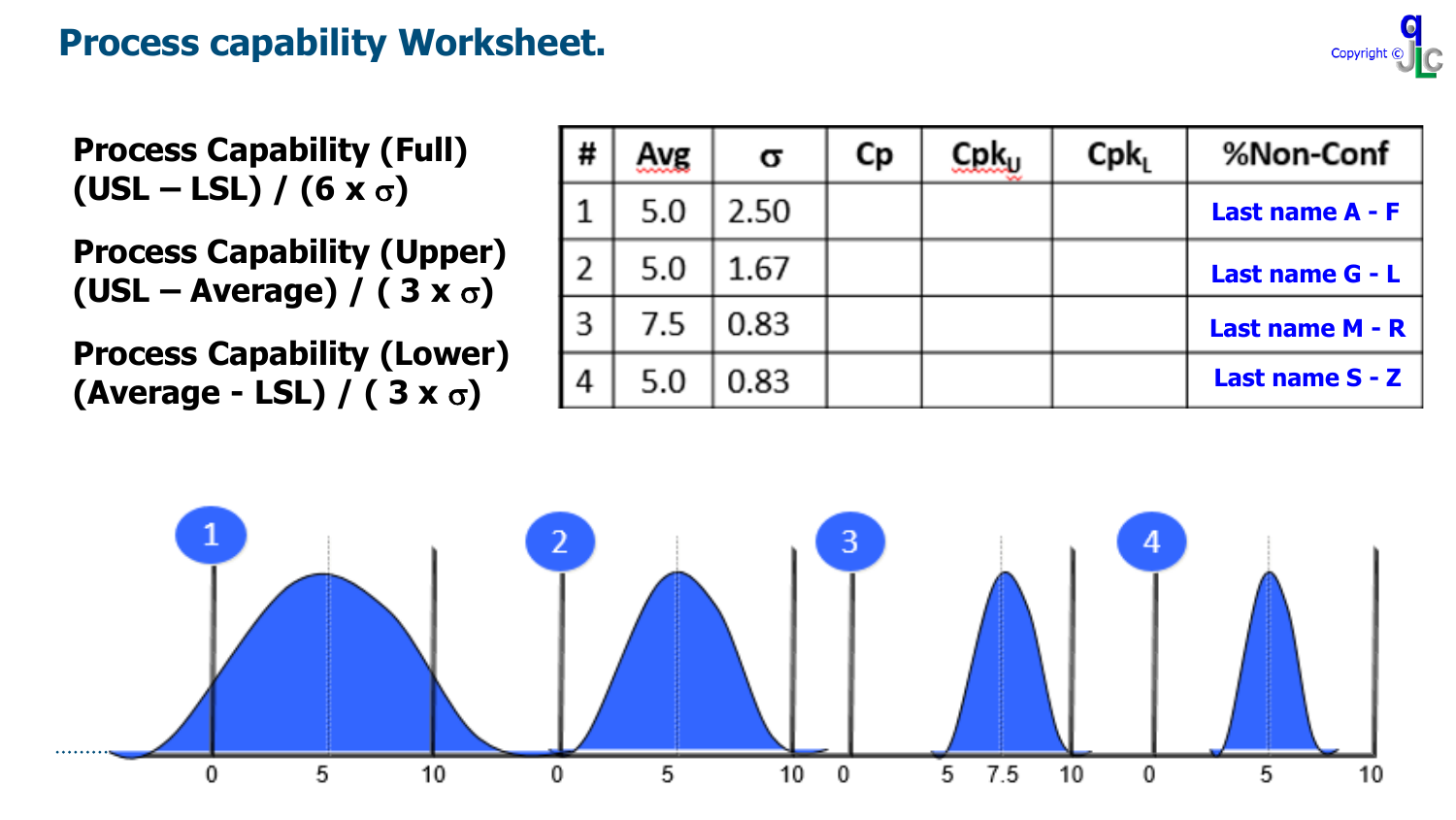

**Process Capability (Full)**  $(USL - LSL) / (6 \times \sigma)$ **(10 - 0) / (6x2.5) = 10 / 15 = 0.67 Process Capability (Upper)**  $(USL - Average) / (3 x \sigma)$ **(10 - 5) / (3x2.5) = 5 / 7.5 = 0.67 Process Capability (Lower) (Average - LSL) / ( 3 x** s**) (5 - 0) / (3x2.5) = 5 / 7.5 = 0.67**

| l # | Avg | Q    | Сp   | $C$ p $k_{U}$ | Cpk <sub>l</sub> | %Non-Conf |
|-----|-----|------|------|---------------|------------------|-----------|
| 1   | 5.0 | 2.50 | 0.67 | 0.67          | 0.67             | 4.44%     |
| l 2 | 5.0 | 1.67 |      |               |                  |           |
| Iз  | 7.5 | 0.83 |      |               |                  |           |
| l 4 | 5.0 | 0.83 |      |               |                  |           |

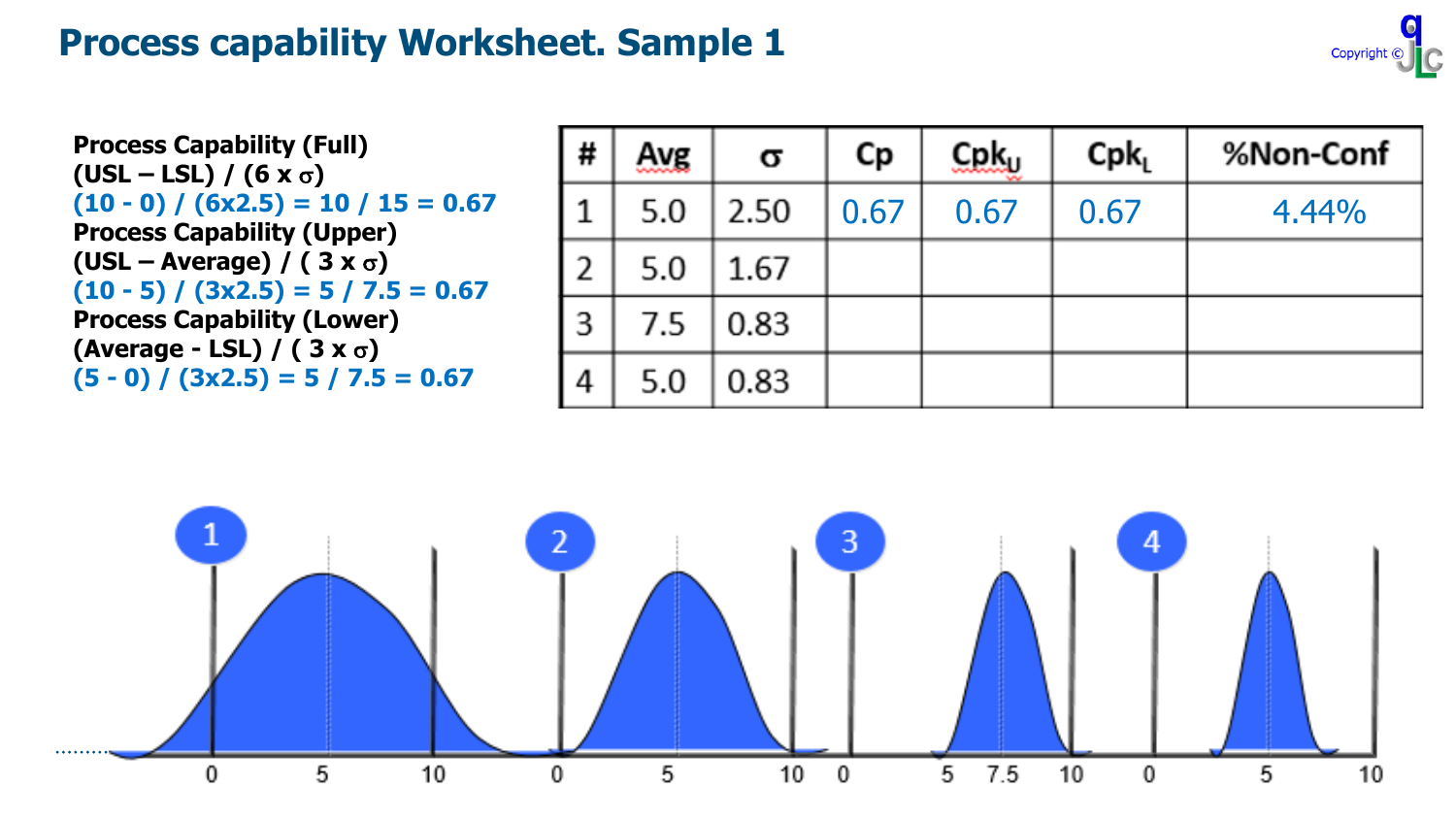

**Process Capability (Full)**  $(USL - LSL) / (6 \times \sigma)$  $(10 - 0) / (6x1.67) = 10 / 10 = 1.00$ **Process Capability (Upper)**  $(USL - Average) / (3 x \sigma)$  $(10 - 5) / (3x1.67) = 5 / 5 = 1.00$ **Process Capability (Lower) (Average - LSL) / ( 3 x** s**) (5 - 0) / (3x1.67) = 5 / 5 = 1.00**

| #   | Avg | σ    | Сp   | $C$ pk <sub>u</sub> | Cpk <sub>l</sub> | %Non-Conf |
|-----|-----|------|------|---------------------|------------------|-----------|
|     | 5.0 | 2.50 | 0.67 | 0.67                | 0.67             | 4.44%     |
| 2   | 5.0 | 1.67 | 1.00 | 1.00                | 1.00             | 0.27%     |
| l 3 | 7.5 | 0.83 |      |                     |                  |           |
| 4   | 5.0 | 0.83 |      |                     |                  |           |

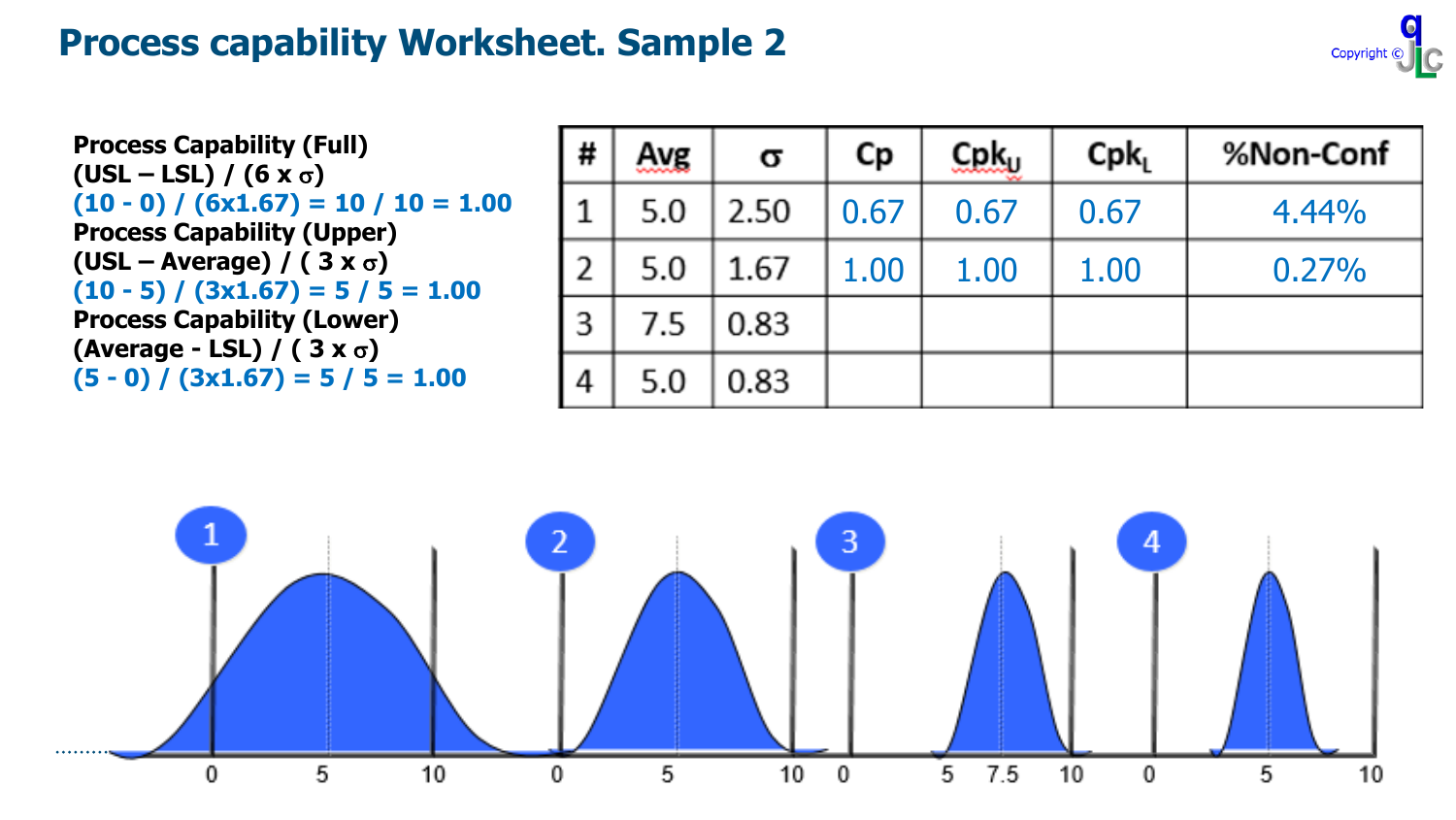

**Process Capability (Full)**  $(USL - LSL) / (6 x \sigma)$  $(10 - 0) / (6 \times 0.83) = 10 / 5 = 2.00$ **Process Capability (Upper)**  $(USL - Average) / (3 x \sigma)$  $(10 - 7.5) / (3 \times 0.83) = 2.5/2.5 = 1.00$ **Process Capability (Lower) (Average - LSL) / ( 3 x** s**) (7.5 - 0) / (3 x 0.83) = 7.5 / 2.5 = 3.00**

| # | Avg | Q    | Сp   | $C$ p $k_{\text{U}}$ | Cpk <sub>l</sub> | %Non-Conf |
|---|-----|------|------|----------------------|------------------|-----------|
|   | 5.0 | 2.50 | 0.67 | 0.67                 | 0.67             | 4.44%     |
| 2 | 5.0 | 1.67 | 1.00 | 1.00                 | 1.00             | 0.27%     |
| 3 | 7.5 | 0.83 | 2.00 | 1.00                 | 3.00             | 0.135%    |
| 4 | 5.0 | 0.83 |      |                      |                  |           |

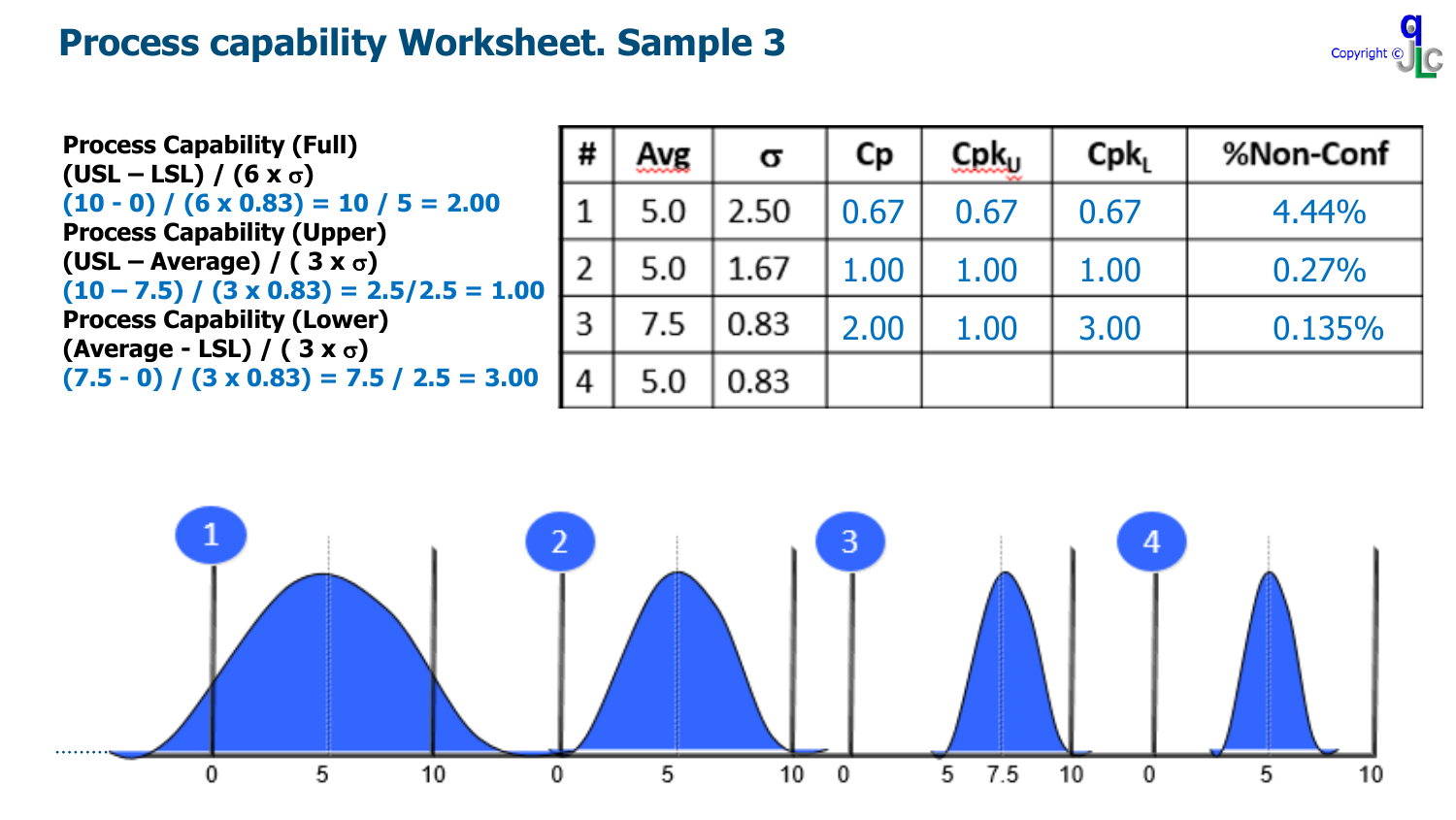

**Process Capability (Full)**  $(USL - LSL) / (6 \times \sigma)$  $(10 - 0) / (6 \times 0.83) = 10 / 5 = 2.00$ **Process Capability (Upper)**  $(USL - Average) / (3 x \sigma)$  $(10 - 5) / (3 \times 0.83) = 5/2.5 = 2.00$ **Process Capability (Lower) (Average - LSL) / ( 3 x** s**) (5 - 0) / (3 x 0.83) = 5 / 2.5 = 2.00**

| #           | Avg | Q    | Сp   | $C$ p $k_{U}$ | Cpk <sub>1</sub> | %Non-Conf |
|-------------|-----|------|------|---------------|------------------|-----------|
| $\mathbf 1$ | 5.0 | 2.50 | 0.67 | 0.67          | 0.67             | 4.44%     |
| l 2         | 5.0 | 1.67 | 1.00 | 1.00          | 1.00             | 0.27%     |
| I 3         | 7.5 | 0.83 | 2.00 | 1.00          | 3.00             | 0.135%    |
| l 4         | 5.0 | 0.83 | 2.00 | 2.00          | 2.00             | $0\%$     |

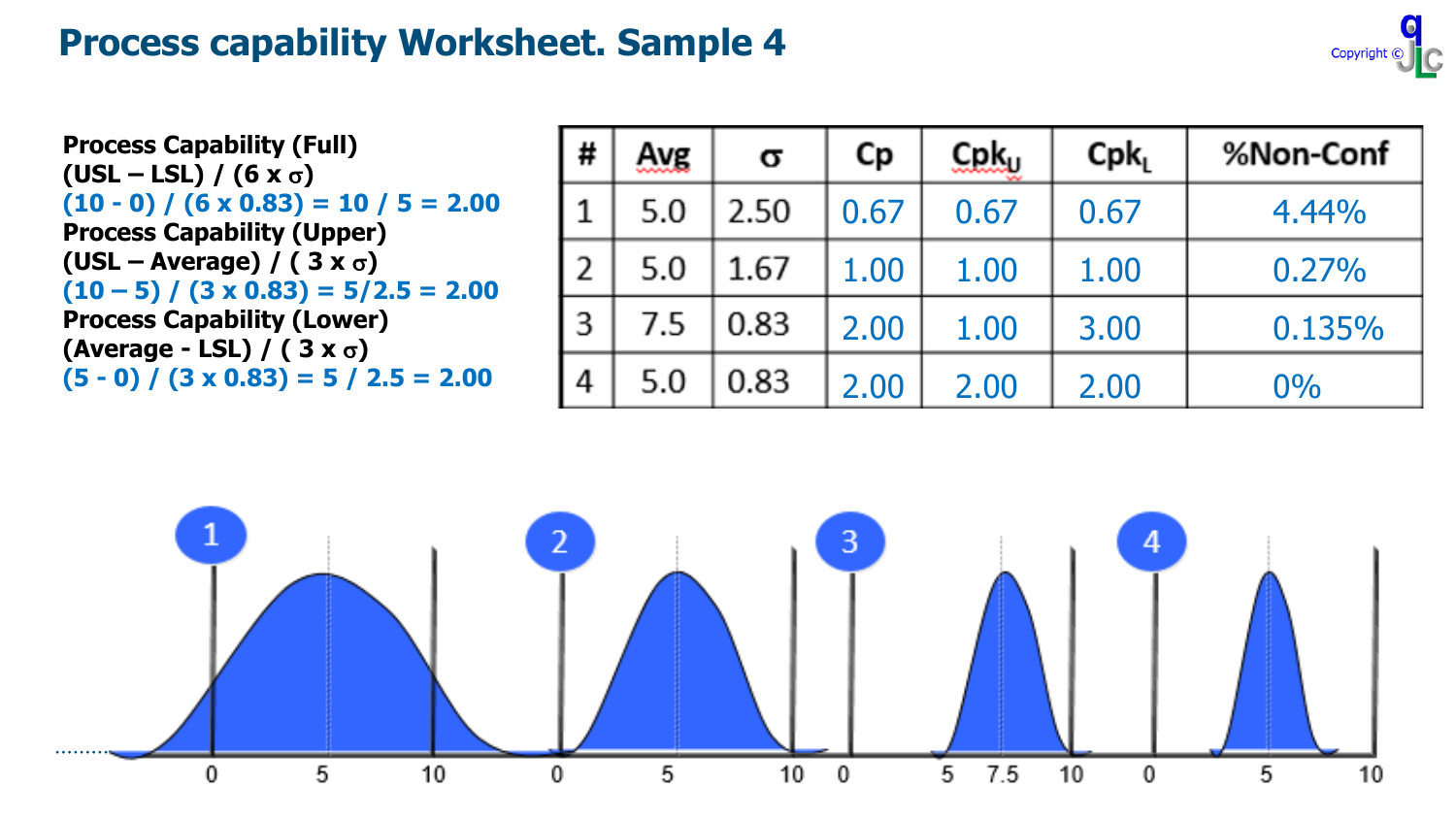#### **Taguchi Quality Loss Function**







The difference between "in spec" and on-target

There are more dollars lost in margin and quality (form/fit/function) as the process and/or product moves away from the intended target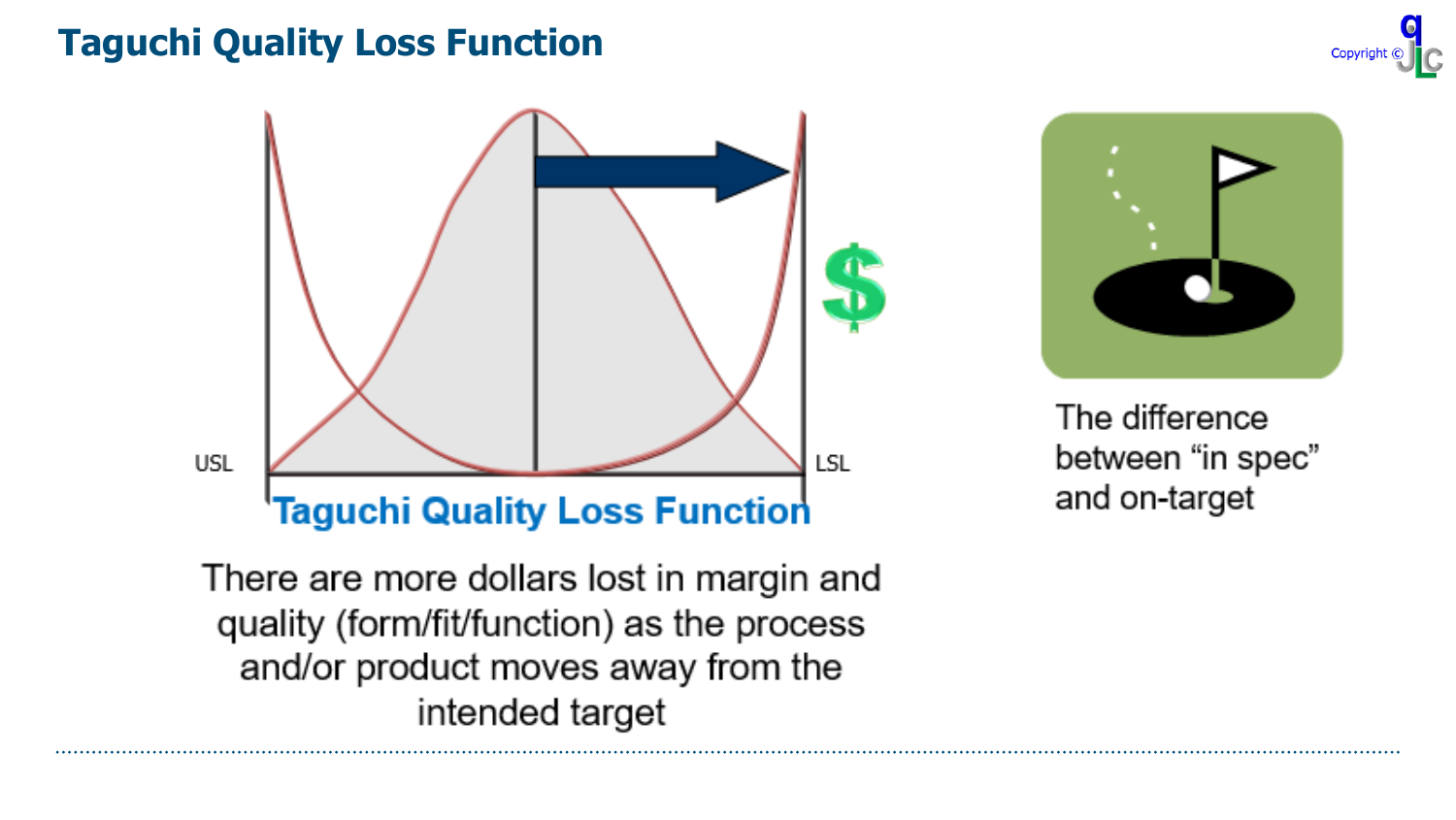

# **MSA Measurement Systems Analysis GRR & AAA**

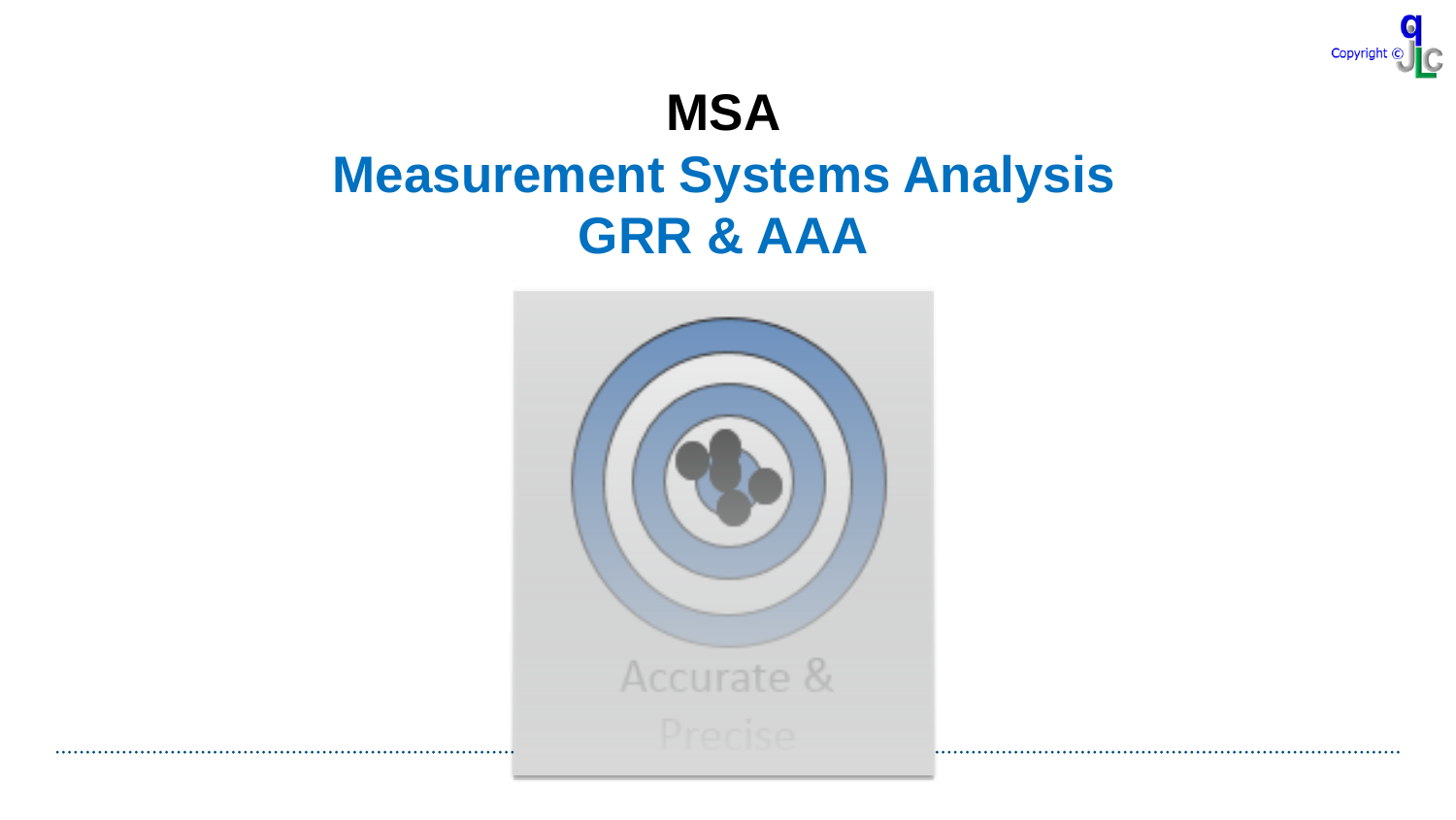# **Measurement System Analysis (MSA)**

When we measure or make an assessment of the goodness of an item, we need to be sure that our result is correct. If it is not correct, we take two risks:

 $\triangleright$  **Alpha**  $\alpha$  **Risk**: We may inadvertently discard or rework a good item (Aw, darn)



 $\triangleright$  **Beta**  $\beta$  **Risk**: We may inadvertently pass on a bad item (Boy, that was Bad)

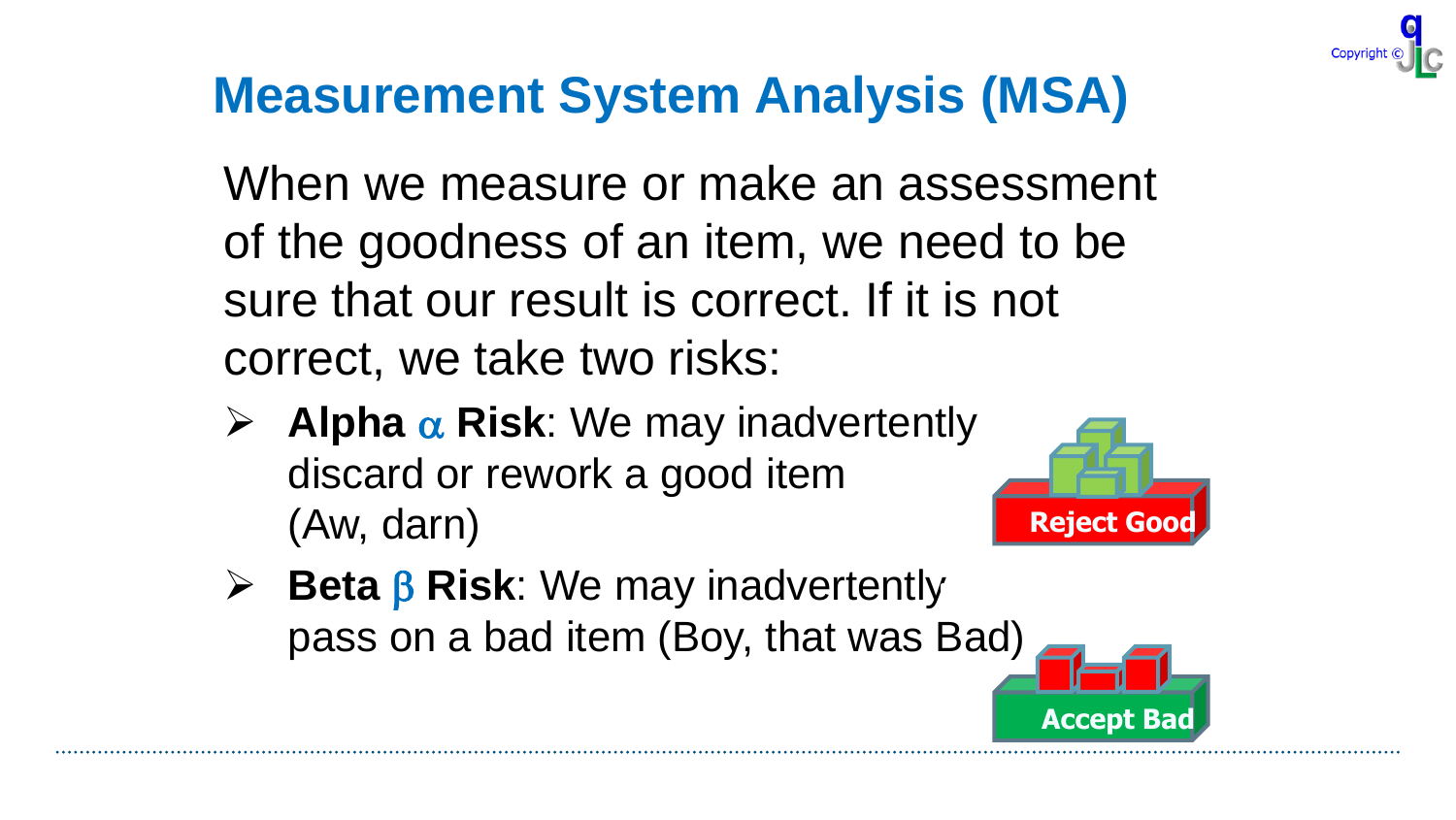

# **Why Do We Need to Know?**

We need to know how much error is in our measurement processes for several reasons:

- **Prevent**  $\alpha$  **and**  $\beta$  **errors**
- Reduce scrap/rework/pass-through
- Understand what process capability we need our processes to have
- It is our **JOB** to ensure that our people are enabled to make the right pass/fail decision **EVERY** time



- And of course...it's required by IATF/VDA as a part of PPAP
- **NOTE**: *EVERY* item called out for measure or inspection on a control plan is **REQUIRED** to have an MSA analysis conducted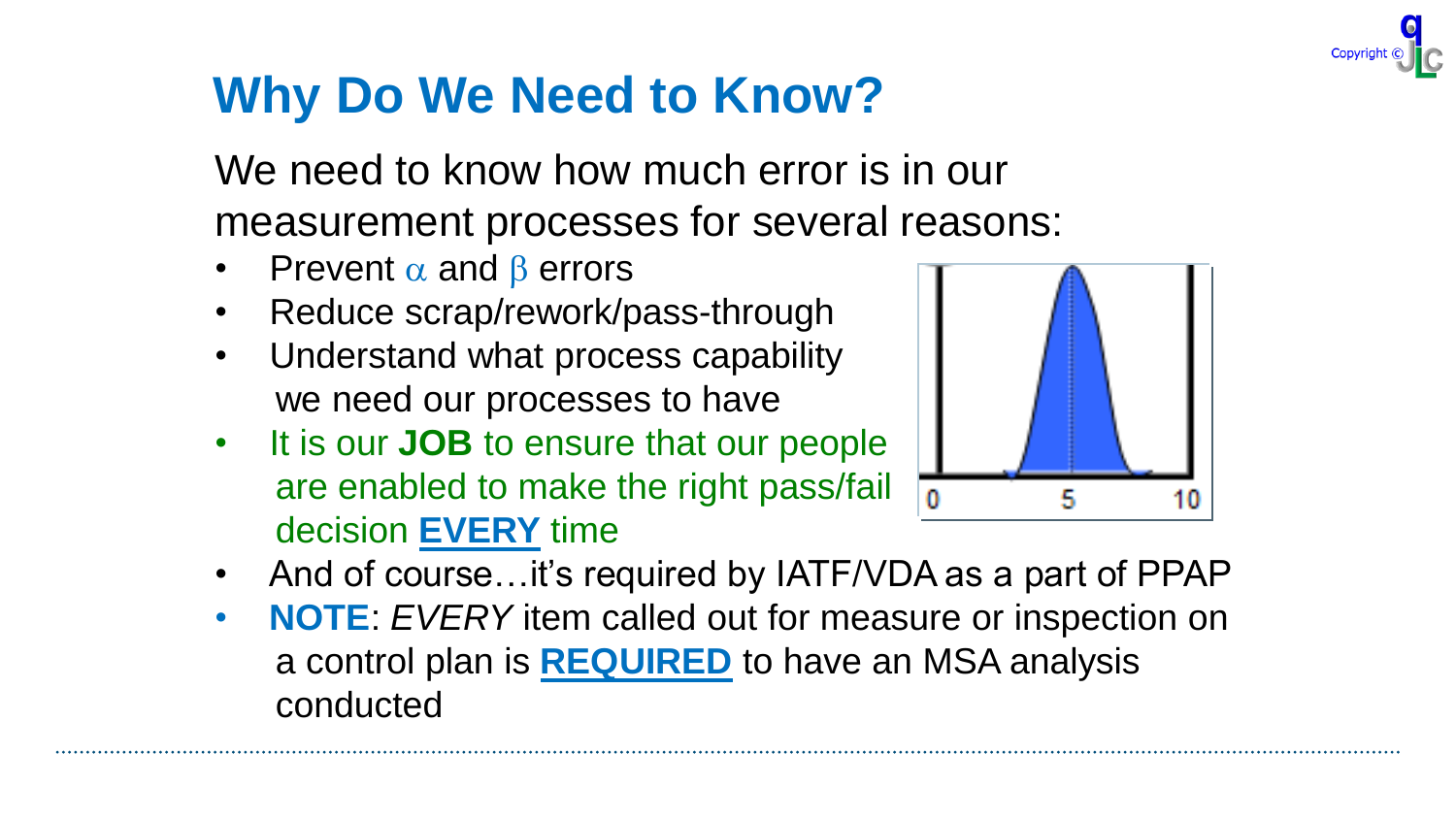# **MSA: Variable (GRR) & Attribute (AAA)**

As humans we usually believe what we see. We do not question the correctness of a value shown on an instrument. There are *two typical types* of *MSA variables* assessments to determine HOW much ERROR there is in our results:

- **Crossed Gage R&R** (Repeatability & Reproducibility). Used with one instrument, multiple operators and multiple part samples
- **Nested GR&R**. Used to determine the amount of gage error in equipment for destructive testing

There is *generally one type* of Attribute MSA to determine HOW right or wrong we are in our results:

• **Attributes Agreement Analysis (AAA)** is used for items we assess visually for go/no go decisions



Is this window broken? It still opens. The wooden frame is in place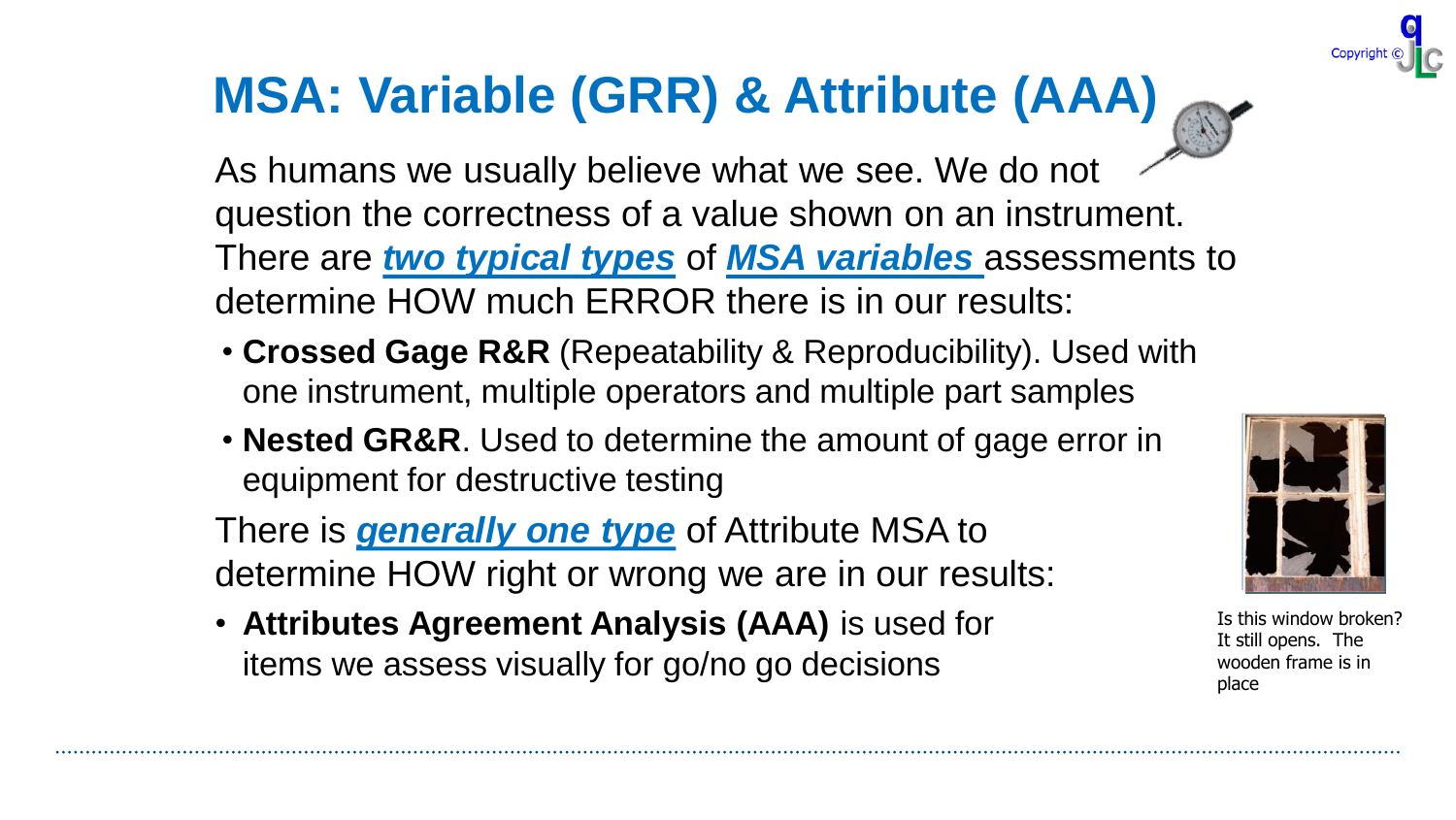

### **How Data Varies**



**Accuracy**: Generally *managed by calibration* includes bias (how far off), linearity (across the breadth of the measured range) and stability (holding a measure over time)

**Precision**: Generally managed by Repeatability (gage) and Reproducibility (human) aka Gage R&R (GRR)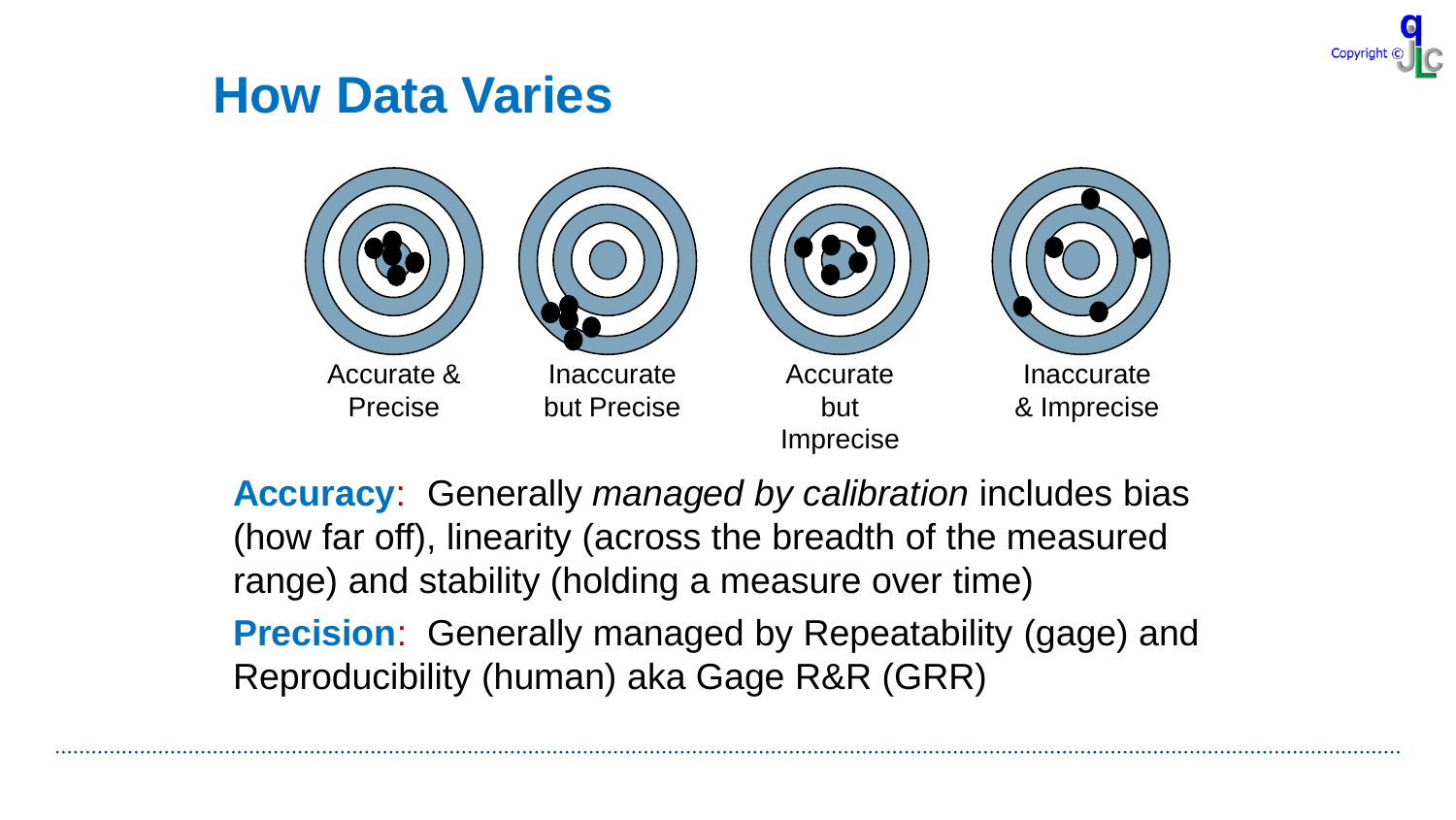

### **Other MSA Notes**

For a variables Measurement System to work, three features are *equally* needed:

**Resolution:** How well we can read the gage. Gage resolution is required to be at least 10% of the tolerance. Ex. A spec of  $0 +/10$  needs +/- 1 resolution (If not at 10% or better, additional actions are needed)



- ➢ **Calibration:** A check of bias, linearity and stability (performed on a regular basis). *Minitab has the ability to conduct a gage linearity and bias study*
- **R&R:** Amount of error in human and gage performance. GR&R needs  $\leq 10\%$ error. Included in PPAP, it insures that the gage system will work as intended **BEFORE** the process is started. After that, it is conducted on an as needed basis (1-2x/yr). GR&R is often used to objectively qualify personnel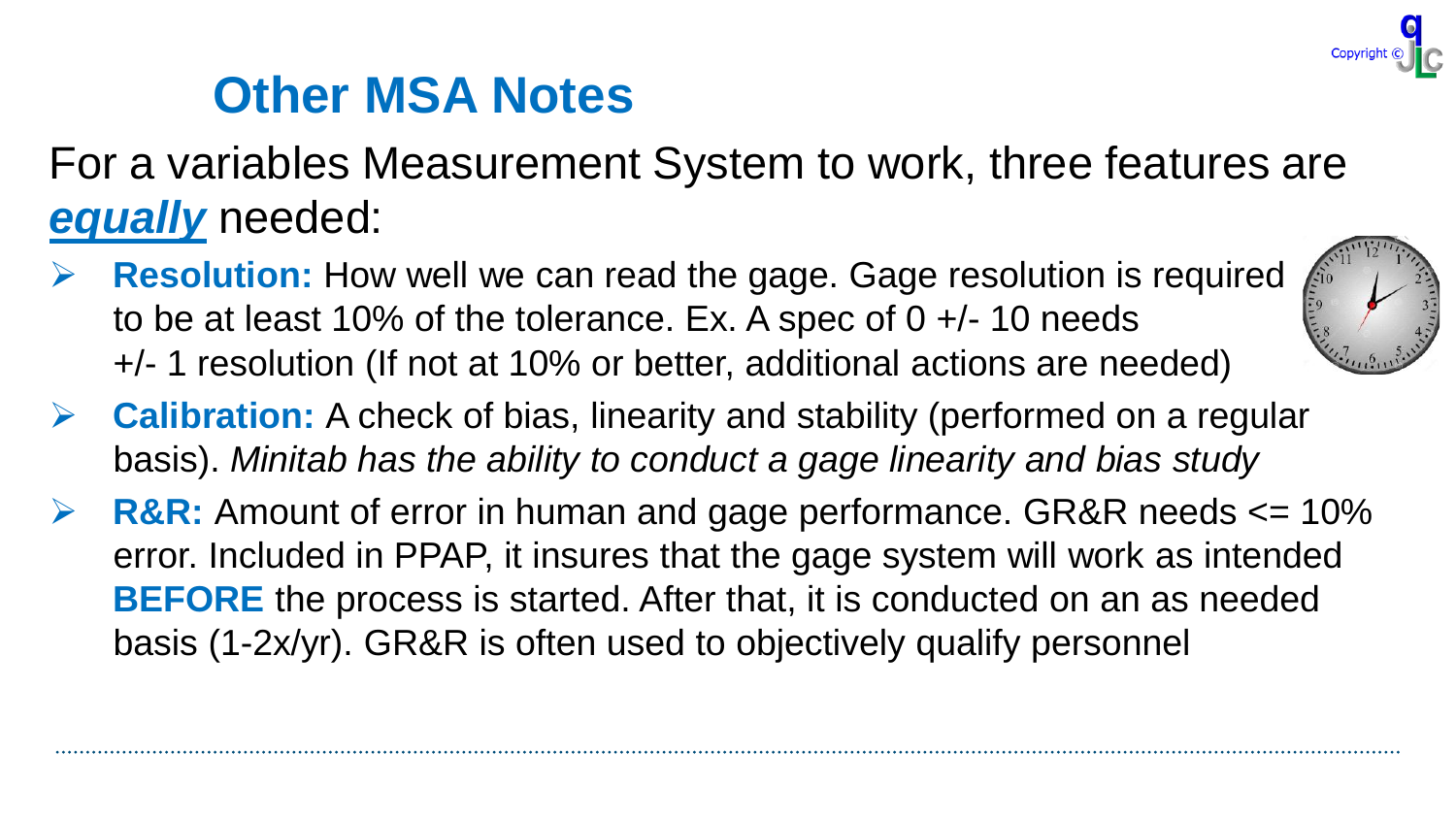

# What does Resolution do for you? **Why %GRR is Critical to Process Capability**



### **This is one reason why a process capability of 1 isn't good enough for safety features**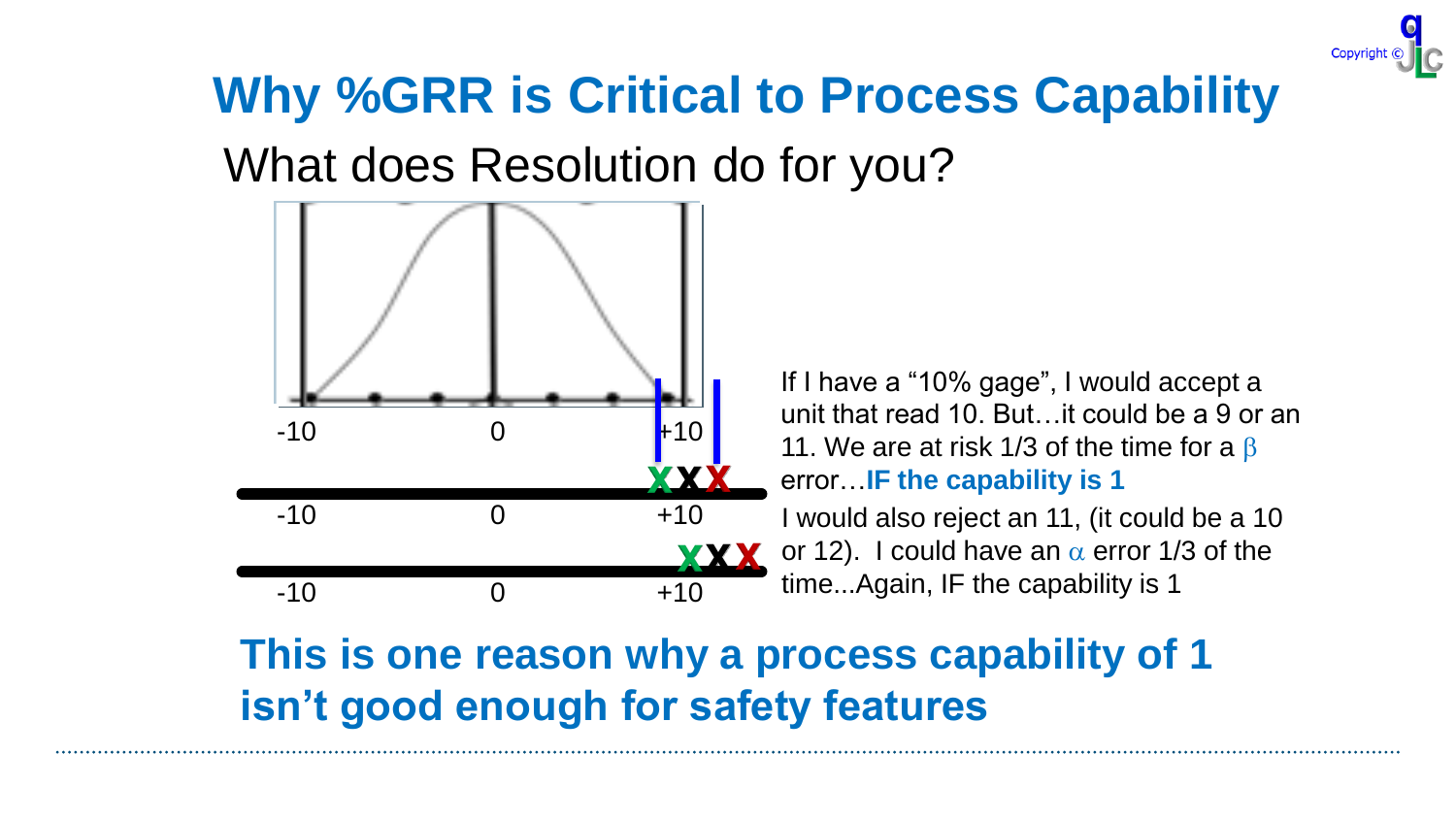

# **Resolution with Cpk Process Why %GRR is Critical to Process Capability**



With a more capable process, if I still have a "10% gage", the process is not likely to generate any units measuring a "10". As such, if I read 6, it could still be a 5 or 7. However, there is now minimal risk for either an  $\alpha$  or  $\beta$  error. In this case, the Cp/Cpk is 1.67 case, the **Cp/Cpk is 1.67**

### **This is one reason of why a minimum process capability of 1.67 is required for safety features**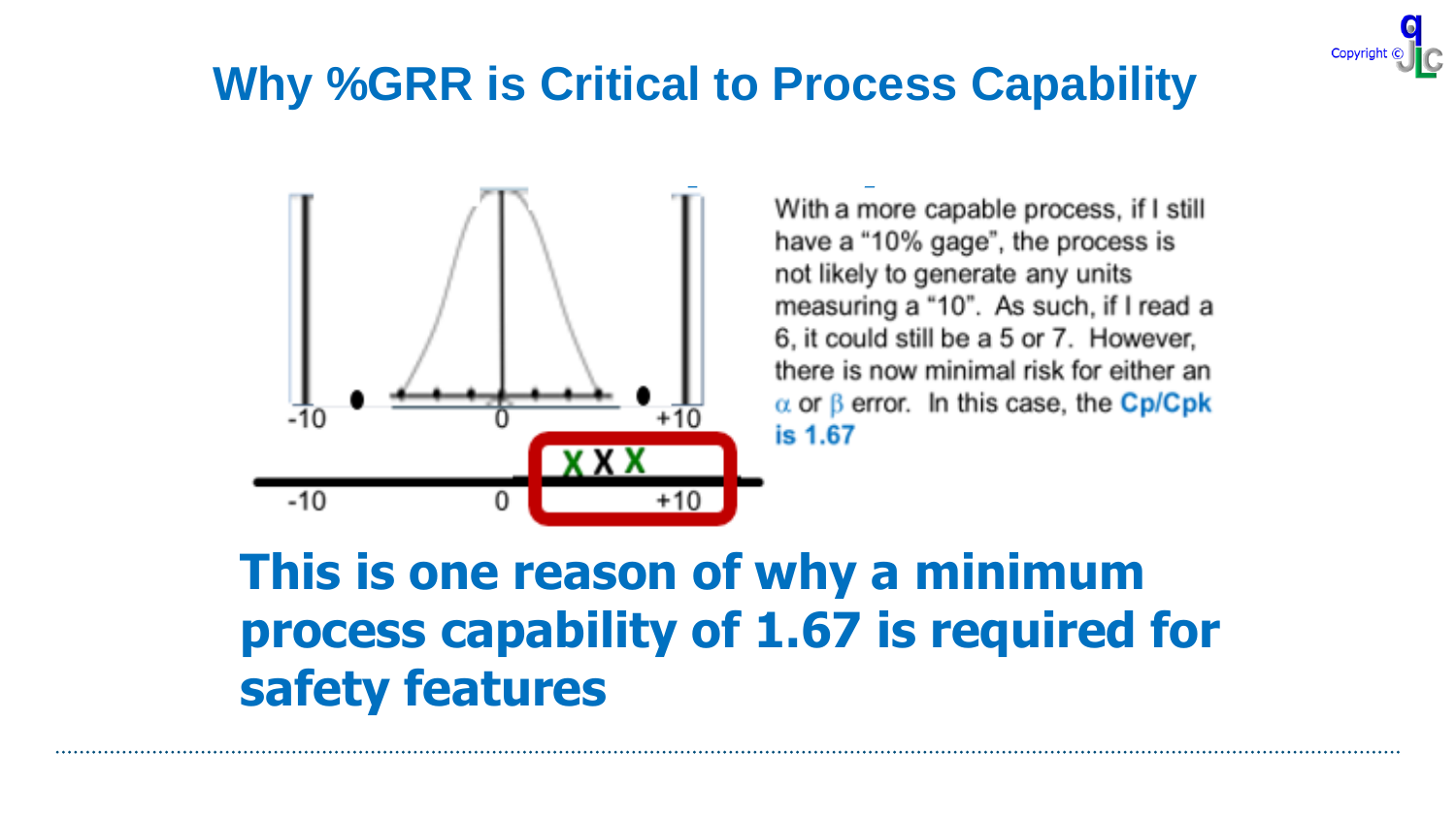

# **GRR is Needed Everywhere Measurement Matters**



### **GRR is needed across the full product development process**

- Engineering Test Equipment (labs)
- Quality Testing Equipment (labs)
	- Supplier Testing Equipment • Maintenance Gaging
- Equipment
- Production Test Equipment
- **Product Gaging**

Just because you SHOULD address gaging in all of these areas, **This does NOT mean they should all go on a control plan**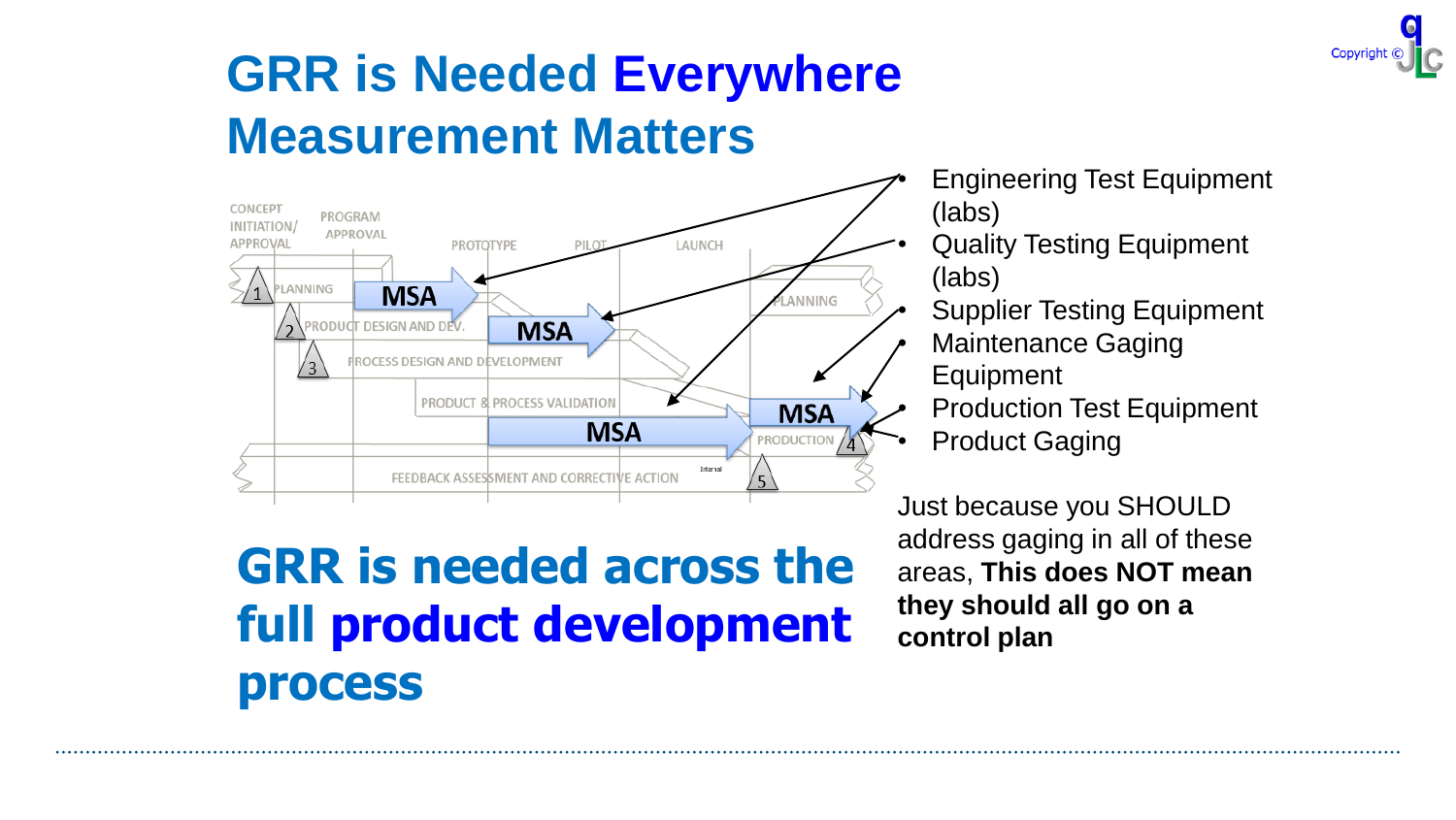#### **What we DID?**

- We had a rapid, high-level overview of how cp/cpk/pp/ppk generally work
- We practiced!
- We connected process capability to the GRR %Tolerance aspect to understand how both are needed in tandem with an effective gage study to prevent **ALPHA** and **BETA** errors
- Use your new **superpower** to make a difference to your business and customers with your knowledge!